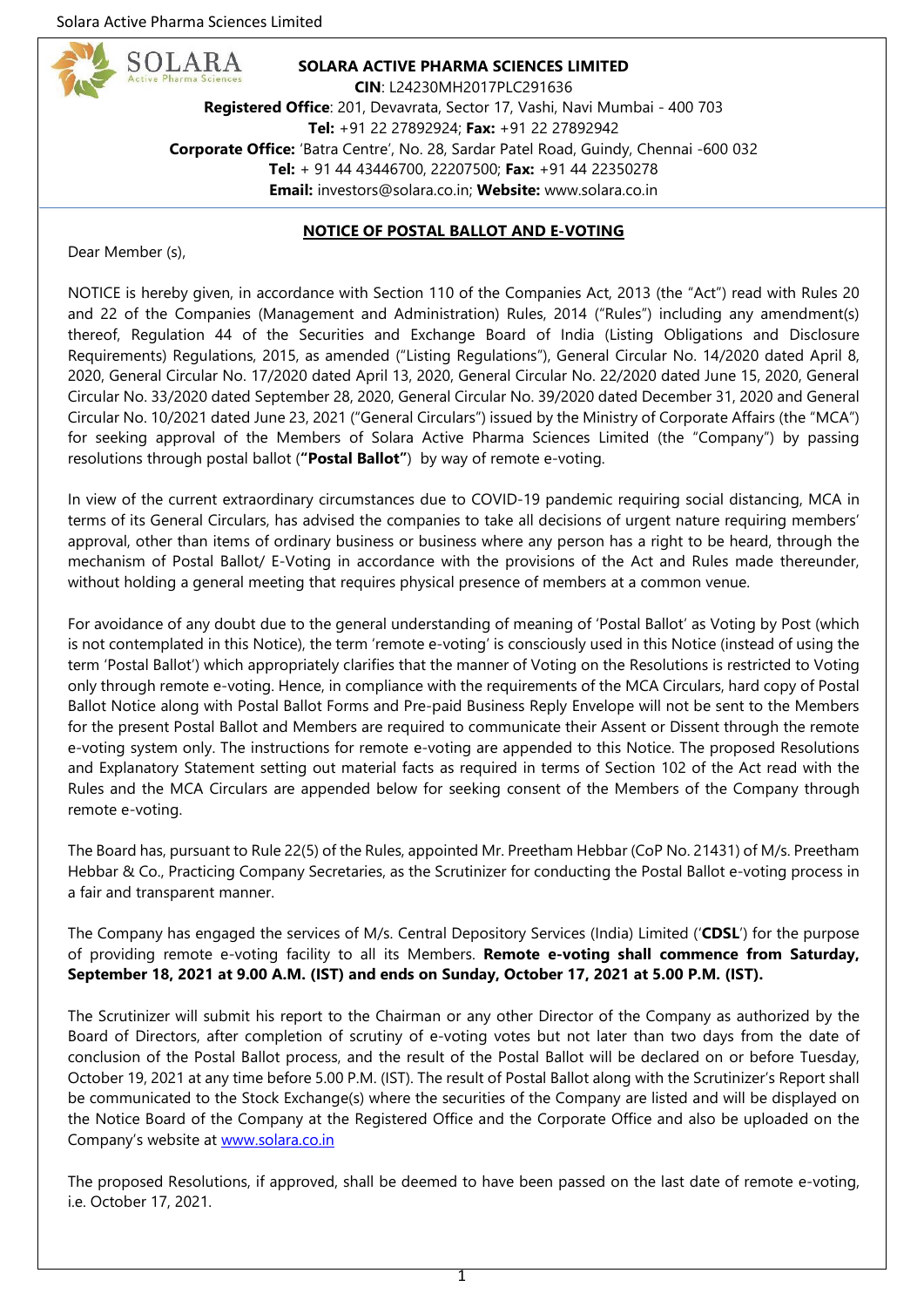## **RESOLUTION PUT THROUGH POSTAL BALLOT**

### **Item 1: Appointment of Ms. Vineeta Rai (DIN: 07013113) as Independent Director of the Company**

#### **To consider, and if thought fit, to pass the following resolution with or without modification as a special resolution:**

"RESOLVED THAT pursuant to provisions of Sections 149, 150 and 152 read with Schedule IV and other applicable provisions of the Companies Act, 2013 and the Rules made thereunder (the "Act") and pursuant to Regulation 17 (1A) of the Securities and Exchange Board of India (Listing Obligations and Disclosure Requirements) Regulations, 2015 ('Listing Regulations') and other applicable provisions of the Listing Regulations (including any statutory modification(s) or re-enactment(s) thereof to the Act and the Listing Regulations) and based on the recommendation of the Nomination and Remuneration Committee and the Board of Directors of the Company, consent of Members of the Company be and is hereby accorded for the appointment of Ms. Vineeta Rai (DIN: 07013113), who has submitted a declaration that she meets the criteria for independence as provided under Section 149(6) of the Act and Regulation 16(1) (b) of the Listing Regulations and is eligible for appointment and in respect of whom the Company has received a notice in writing from a member of the Company proposing her candidature for the office of Director pursuant to Section 160 of the Act, as an Independent Director of the Company, not liable to retire by rotation, to hold office for a term of five (5) years commencing from October 17, 2021.

RESOLVED FURTHER THAT any Director or Company Secretary of the Company be and are hereby severally authorized to do all such acts, deeds, matters, things and sign and file all such papers, documents, forms and writings as may be necessary and incidental to the aforesaid resolution."

### **Item 2. Appointment of Mr. Aditya Puri (DIN: 00062650) as a Non-Executive (Non-Independent) Director of the Company**

## **To consider, and if thought fit, to pass the following resolution with or without modification as an ordinary resolution:**

"RESOLVED THAT in accordance with Sections 152, 160 and other applicable provisions, if any, of the Companies Act, 2013 and the Rules made thereunder (the "Act") and applicable provisions of the Securities and Exchange Board of India (Listing Obligations and Disclosure Requirements) Regulations, 2015 ('Listing Regulations') (including any statutory modification(s) or re-enactment(s) thereof to the Act and the Listing Regulations), Mr. Aditya Puri (DIN: 00062650), who was appointed as an Additional Director effective August 25, 2021, and who holds his office upto the date of the next Annual General Meeting, and in respect of whom the Company has received a notice in writing from a Member proposing his candidature for the office of Director pursuant to Section 160 of the Act, be and is hereby appointed as a Non-Executive Director (Non-Independent) of the Company, liable to retire by rotation.

RESOLVED FURTHER THAT any Director or Company Secretary of the Company be and are hereby severally authorized to do all such acts, deeds, matters, things and sign and file all such papers, documents, forms and writings as may be necessary and incidental to the aforesaid resolution."

## **Item 3. Appointment of Mr. Arun Kumar (DIN: 00084845) as a Non-Executive (Non-Independent) Director of the Company**

#### **To consider, and if thought fit, to pass the following resolution with or without modification as an ordinary resolution:**

"RESOLVED THAT in accordance with Sections 152, 160 and other applicable provisions, if any, of the Companies Act, 2013 and the Rules made thereunder (the "Act") and applicable provisions of the Securities and Exchange Board of India (Listing Obligations and Disclosure Requirements) Regulations, 2015 ('Listing Regulations') (including any statutory modification(s) or re-enactment(s) thereof to the Act and the Listing Regulations), Mr. Arun Kumar (DIN: 00084845), who was appointed as an Additional Director effective August 25, 2021, and who holds his office upto the date of the next Annual General Meeting, and in respect of whom the Company has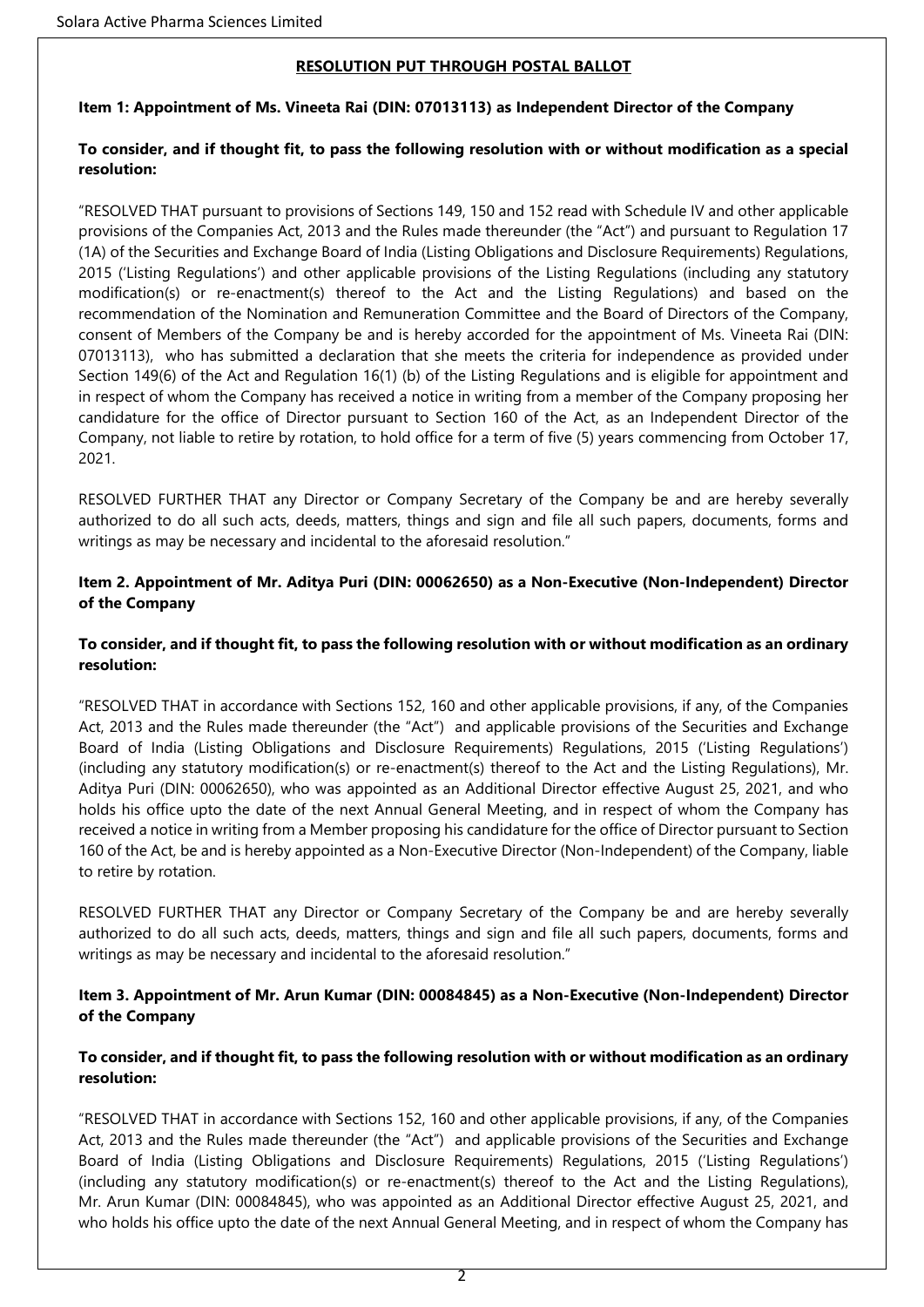received a notice in writing from a Member proposing his candidature for the office of Director pursuant to Section 160 of the Act, be and is hereby appointed as a Non-Executive Director (Non-Independent) of the Company, liable to retire by rotation.

RESOLVED FURTHER THAT any Director or Company Secretary of the Company be and are hereby severally authorized to do all such acts, deeds, matters, things and sign and file all such papers, documents, forms and writings as may be necessary and incidental to the aforesaid resolution."

## **Item 4. Appointment of Mr. Kartheek Chintalapati Raju (DIN: 02921819) as a Non-Executive (Non-Independent) Director of the Company**

## **To consider, and if thought fit, to pass the following resolution with or without modification as an ordinary resolution:**

"RESOLVED THAT in accordance with Sections 152, 160 and other applicable provisions, if any, of the Companies Act, 2013 and the Rules made thereunder (the "Act") and applicable provisions of the Securities and Exchange Board of India (Listing Obligations and Disclosure Requirements) Regulations, 2015 ('Listing Regulations') (including any statutory modification(s) or re-enactment(s) thereof to the Act and the Listing Regulations), Mr. Kartheek Chintalapati Raju (DIN: 02921819), who was appointed as an Additional Director effective August 25, 2021 and who holds his office upto the date of the next Annual General Meeting, and in respect of whom the Company has received a notice in writing from a Member proposing his candidature for the office of Director pursuant to Section 160 of the Act, be and is hereby appointed as a Non-Executive Director (Non-Independent) of the Company, liable to retire by rotation.

RESOLVED FURTHER THAT any Director or Company Secretary of the Company be and are hereby severally authorized to do all such acts, deeds, matters, things and sign and file all such papers, documents, forms and writings as may be necessary and incidental to the aforesaid resolution."

## **Item 5. Appointment of Mr. Rajender Juvvadi Rao (DIN: 00083540) as an Executive Director**

# **To consider, and if thought fit, to pass the following resolution with or without modification as an ordinary resolution :**

"RESOLVED THAT pursuant to the provisions of Sections 152, 160 and other applicable provisions, if any, of the Companies Act, 2013 and the Rules made thereunder (the "Act") and applicable provisions of the Securities and Exchange Board of India (Listing Obligations and Disclosure Requirements) Regulations, 2015 ('Listing Regulations') (including any statutory modification(s) or re-enactment(s) thereof to the Act and the Listing Regulations), Mr. Rajender Juvvadi Rao (DIN: 00083540), who was appointed as an Additional Director of the Company effective August 25, 2021 and who holds office upto the date of the next Annual General Meeting, and in respect of whom the Company has received a notice in writing from a member proposing his candidature for the office of Director pursuant to Section 160 of the Companies Act, 2013, be and is hereby appointed as a Director of the Company, liable to retire by rotation.

RESOLVED FURTHER THAT in accordance with the provisions of Sections 196, 197 and 198 read with Schedule V and other applicable provisions, if any, of the Act and the Rules framed thereunder (the "Act") and applicable provisions of the Listing Regulations (including any statutory modification(s) or re-enactment thereof to the Act and Listing Regulations) and the Articles of Association of the Company, consent of the Members be and is hereby accorded for the appointment of Mr. Rajender Juvvadi Rao as an Executive Director and Vice Chairman of the Company, for a period of three years effective August 25, 2021 on such terms of employment including remuneration as agreed between the Company and Mr. Rajender Juvvadi Rao and as set out in the Explanatory Statement annexed to the notice.

RESOLVED FURTHER THAT any Director or Company Secretary of the Company be and are hereby severally authorized to do all such acts, deeds, matters, things and sign and file all such papers, documents, forms and writings as may be necessary and incidental to the aforesaid resolution."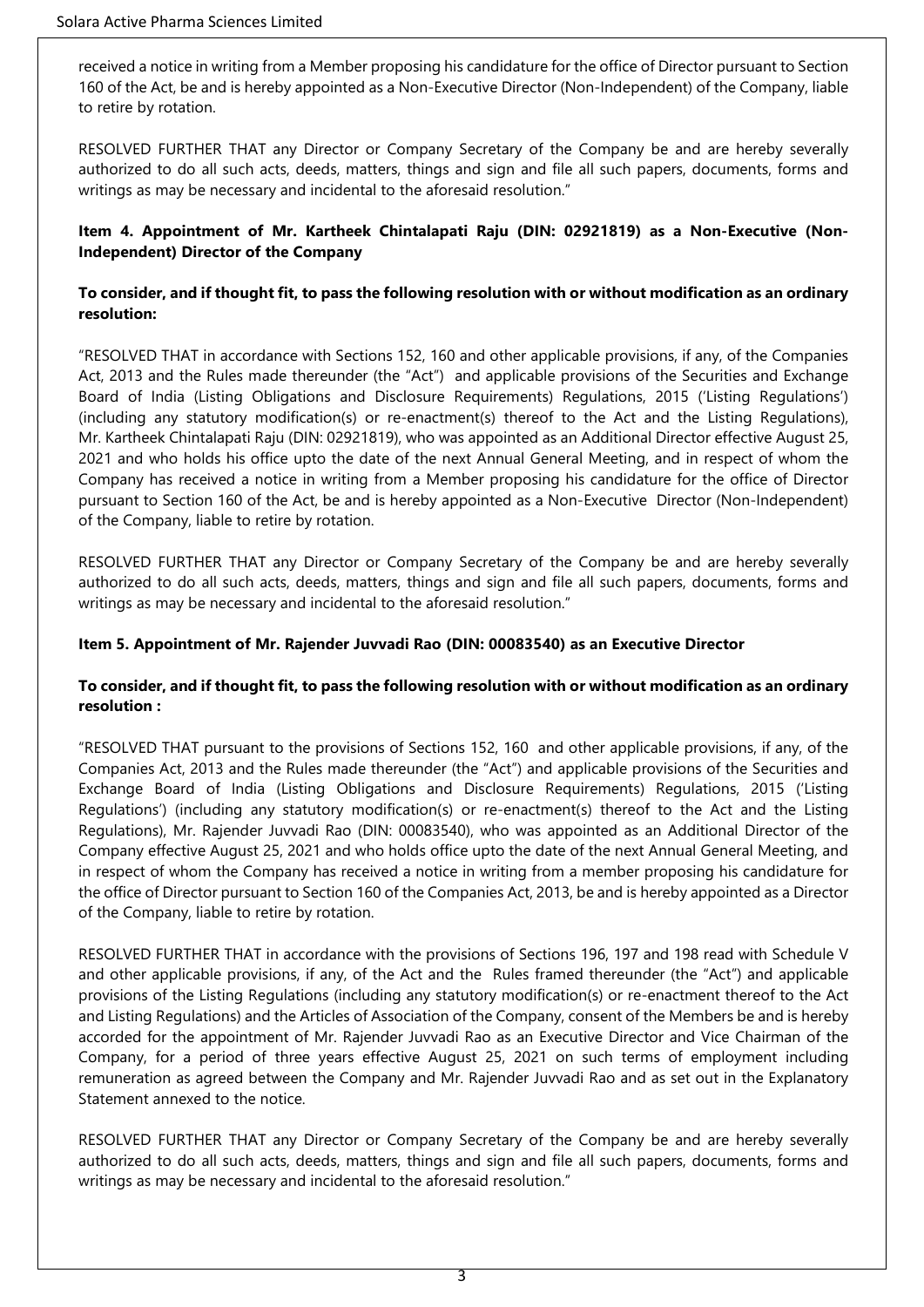#### **Item 6. Increase in the limits for borrowings under Section 180 of the Companies Act, 2013**

#### *To consider, and if thought fit, to pass the following resolution with or without modification as a special resolution:*

"RESOLVED THAT in supersession of the earlier resolution passed by the members of the Company at the Extraordinary General Meeting held on March 5, 2018 and pursuant to the provisions of Section 180(1)(c) and other applicable provisions, if any, of the Companies Act, 2013 read with Companies (Meetings of Board and its Powers) Rules, 2014 (the "Act") (including any statutory modification(s) thereto or re-enactment(s) thereof) and the Articles of Association of the Company, the consent of the members of the Company be and is hereby accorded to the Board of Directors of the Company to borrow money, as and when required, from bank(s), financial institution(s), foreign lender(s), any body corporate(s) , authority(ies) and any other person(s), through suppliers credit or through any other instruments either in Indian rupees or in such other foreign currencies as may be permitted under law from time to time, notwithstanding that money so borrowed together with the monies already borrowed by the company, if any, apart from temporary loans obtained from the Company's bankers in the ordinary course of business, may exceed the aggregate of the paid-up share capital of the company, its free reserves (that is to say reserves not set apart for any specific purpose) and securities premium, provided that the total amount so borrowed by the Board shall not at any time exceed of INR 1,750 Crores (Rupees One Thousand Seven Hundred and Fifty Crores only) or limits so prescribed under Section 180(1)(c) of the Act, as may be amended from time to time, whichever is higher.

RESOLVED FURTHER THAT any Director or Company Secretary of the Company be and are hereby severally authorized to finalise, settle and execute such documents/ deeds/ writings/ papers/ agreements as may be required and to do all such acts, deeds, matters, things and sign and file all such papers, documents, forms and writings as may be necessary and incidental to the aforesaid resolution."

#### **Item 7. Creation of charges, mortgages and hypothecations on the immovable and movable properties of the Company under Section 180(1)(a) of the Companies Act, 2013**

#### *To consider, and if thought fit, to pass the following resolution with or without modification as a special resolution:*

"RESOLVED THAT in supersession of the earlier resolution passed by the members of the Company at the Extraordinary General Meeting held on March 5, 2018, and pursuant to the provisions of Section 180(1)(a) and other applicable provisions, if any, of the Companies Act, 2013 read with the rules framed thereunder (the "Act") (including any statutory modifications or re-enactment thereof, for the time being in force) and the Articles of Association of the Company, the consent of the members of the Company be and is hereby accorded to the Board of Directors of the Company for creation of such mortgages, charges and hypothecations as may be necessary, in addition to the existing charges, mortgages and hypothecations created by the Company and to transfer, sell or dispose of all or any part of the moveable, immovable, tangible and intangible properties of the Company, wherever situated, both present and future, in such manner as the Board of Directors may deem fit, in favour of financial institutions, investment institutions, banks, mutual funds, trusts, other bodies corporates and any other persons (hereinafter referred to as the "Lending Agencies") and Trustees for the holders of debentures/bonds and/or other instruments to secure borrowings of the Company availed/to be availed by way of rupee term loans, working capital facilities, foreign currency loans, debentures, bonds, other instruments and any other type of loan facility provided that the total amount of such loans/borrowings shall not exceed at any time the limits as approved by the members of the Company under section 180(1)(c) of the Companies Act, 2013.

RESOLVED FURTHER THAT any Director or Company Secretary of the Company be and are hereby severally authorized to finalise, settle and execute such documents/ deeds/ writings/ papers/ agreements as may be required and to do all such acts, deeds, matters, things and sign and file all such papers, documents, forms and writings as may be necessary and incidental to the aforesaid resolution."

> **By Order of the Board For Solara Active Pharma Sciences Limited**

**Place: Chennai S. Murali Krishna Date: August 25, 2021 Company Secretary**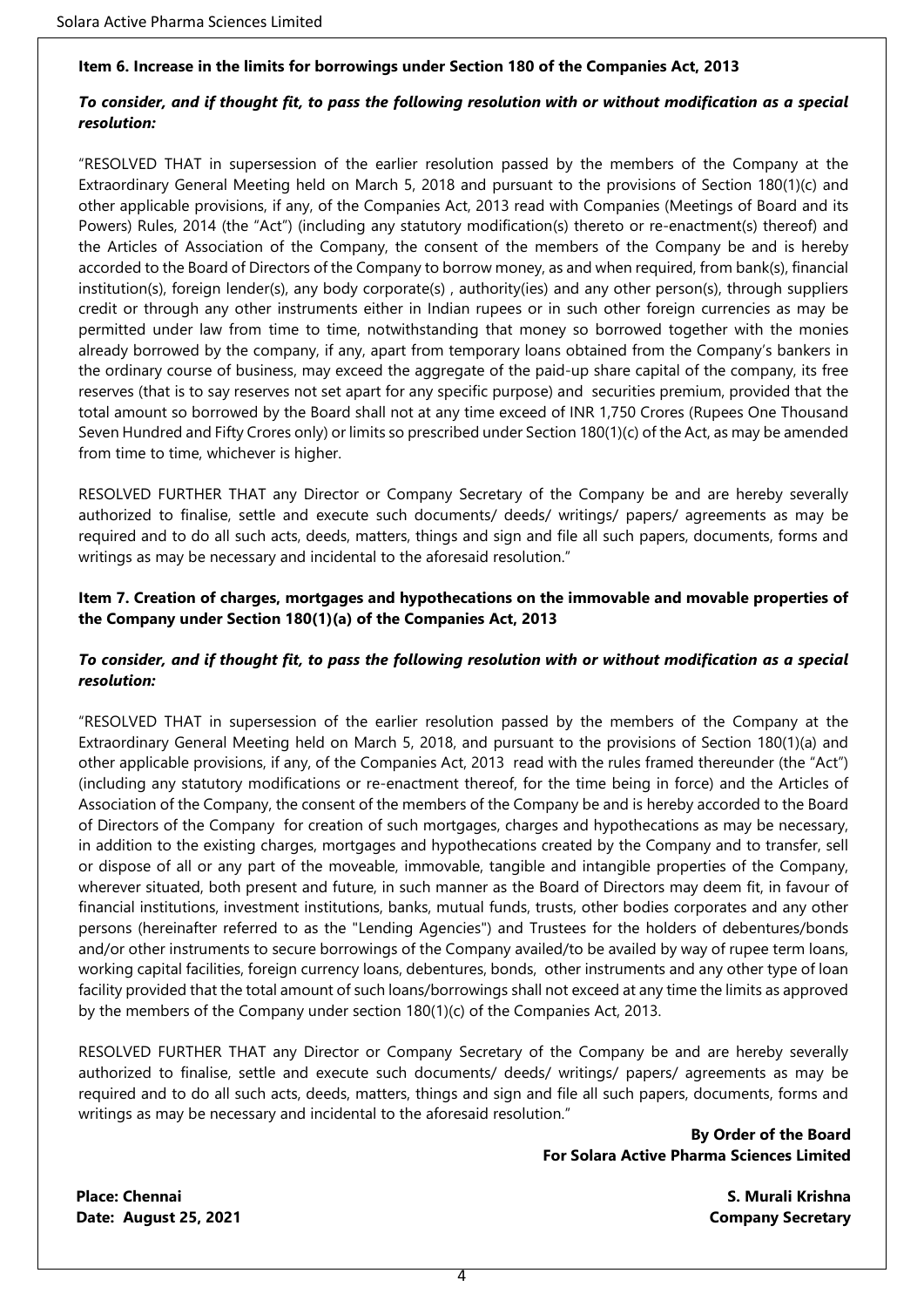# **Notes:**

- 1. The Explanatory Statement as required under Section 102 of the Companies Act, 2013 is annexed hereto.
- 2. The Notice, together with the documents accompanying the same, is being sent to all the members by email whose names appear in the Register of Members/ list of Beneficial Owners as received from the National Securities Depository Services Limited (NSDL)/ Central Depository Services (India) Limited (CDSL) or Registrar and Share Transfer Agent ('Cameo') as at Friday, September 10, 2021 ("**Cut-off date**"). The Notice will be displayed on the website of the Company [\(www.solara.co.in](http://www.solara.co.in/) ) and of CDSL [\(www.evotingindia.com\)](http://www.evotingindia.com/).
- 3. The Members of the Company whose names appear in the Register of Members/List of Beneficial Owners as received from Depositories i.e., NSDL/CDSL as on Cut-off date (including those Members who may not have received this Postal Ballot Notice due to non-registration of the e-mail ID with the Company/Depositories), shall be entitled to vote in relation to the resolution specified in this Postal Ballot Notice. **A person who is not a member as on the Cut-off date should treat this Notice for information purpose only.**
- 4. If any Member, who has registered the email address and not received Postal Ballot notice and login details for remote e-voting, may write to **Company at** [Investors@solara.co.in](mailto:Investors@solara.co.in) **/RTA at** [Investor@cameoindia.com](mailto:Investor@cameoindia.com) from the registered the email address to receive the same.
- 5. In terms of Sections 108, 110 and other applicable provisions of the Act, as amended, read together with the Rules, MCA Circulars and in compliance with Regulation 44 of the Securities and Exchange Board of India (Listing Obligations and Disclosure Requirements) Regulations, 2015 as amended from time to time ('Listing Regulations'), the Company is pleased to offer remote e-voting facility to all the Members of the Company as on **Cut-off date**. The Company has appointed CDSL for facilitating remote e-voting to enable the Members to cast their votes electronically.
- 6. The hard copy of this Postal Ballot Notice along with Postal Ballot forms and pre-paid business envelope will not be sent to the Members for the Postal Ballot in accordance with the requirements specified under the MCA Circulars. Accordingly, the communication of the assent or dissent of the Members would take place through the remote e-voting system only.

## **THE INTRUCTIONS OF SHAREHOLDERS FOR REMOTE E-VOTING ARE AS UNDER:**

- (i) The voting period begins on Saturday, September 18, 2021 and ends on Sunday, October 17, 2021. During this period shareholders' of the Company, holding shares either in physical form or in dematerialized form, as on the cut-off date (record date) of Friday, September 10, 2021 may cast their vote electronically. The e-voting module shall be disabled by CDSL for voting thereafter.
- (ii) Pursuant to SEBI Circular No. **SEBI/HO/CFD/CMD/CIR/P/2020/242 dated 09.12.2020,** under Regulation 44 of Securities and Exchange Board of India (Listing Obligations and Disclosure Requirements) Regulations, 2015, listed entities are required to provide remote e-voting facility to its shareholders, in respect of all shareholders' resolutions. However, it has been observed that the participation by the public non-institutional shareholders/retail shareholders is at a negligible level. Currently, there are multiple e-voting service providers (ESPs) providing e-voting facility to listed entities in India. This necessitates registration on various ESPs and maintenance of multiple user IDs and passwords by the shareholders. In order to increase the efficiency of the voting process, pursuant to a public consultation, it has been decided to enable e-voting to **all the individual demat account holders**, **by way of a single login credential, through their demat accounts/ websites of Depositories/ Depository Participants**. Demat account holders would be able to cast their vote without having to register again with the ESPs, thereby, not only facilitating seamless authentication but also enhancing ease and convenience of participating in e-voting process.
- (iii) In terms of **SEBI circular no. SEBI/HO/CFD/CMD/CIR/P/2020/242 dated December 9, 2020** on e-Voting facility provided by Listed Companies, Individual shareholders holding securities in demat mode are allowed to vote through their demat account maintained with Depositories and Depository Participants. Shareholders are advised to update their mobile number and email Id in their demat accounts in order to access e-Voting facility.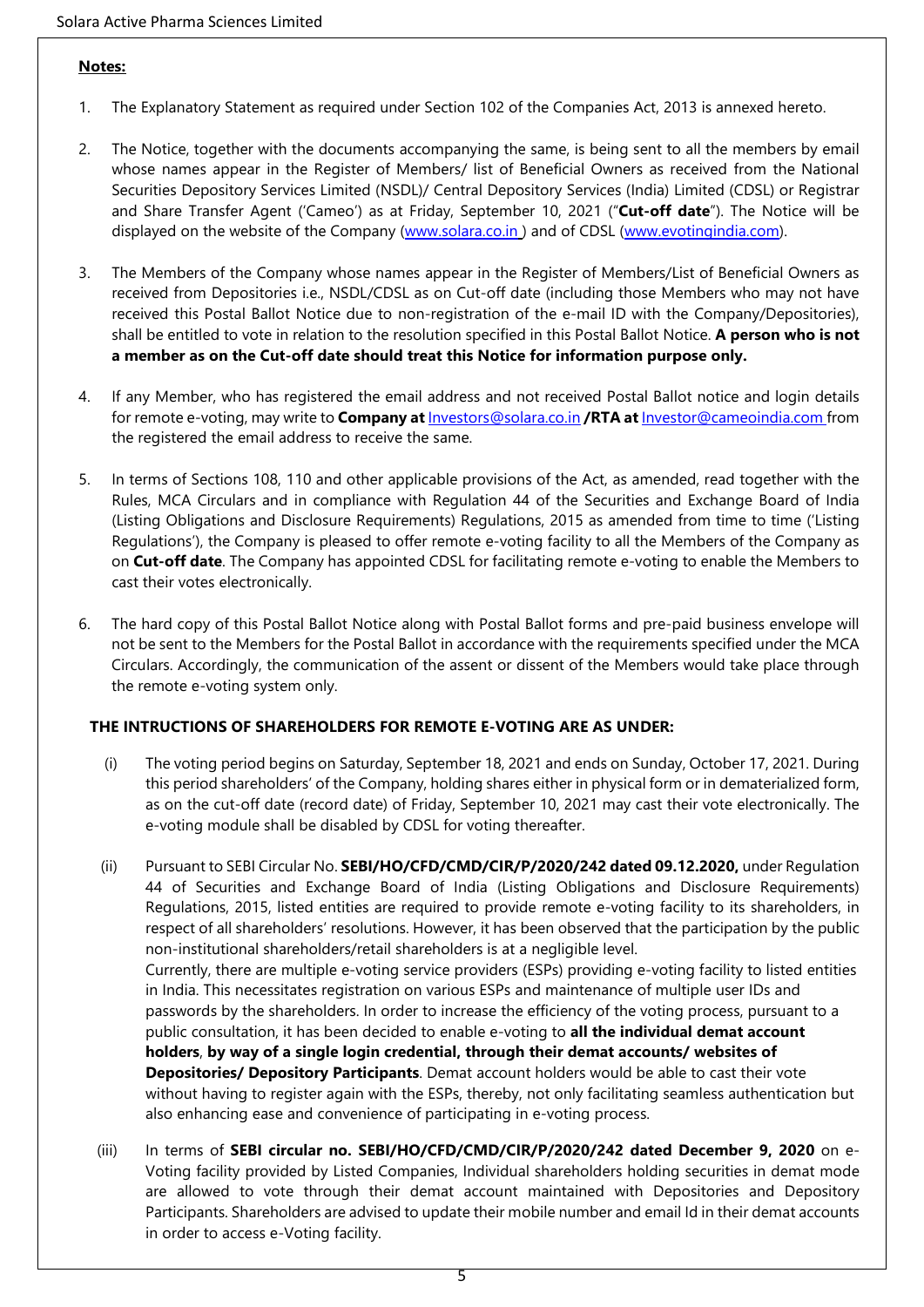Pursuant to abovesaid SEBI Circular**,** Login method for e-Voting **for Individual shareholders holding securities in Demat mode** is given below:

| of<br><b>Type</b><br>shareholders                                                                                                 | <b>Login Method</b>                                                                                                                                                                                                                                                                                                                                                                                                                                                                                                                                                                                                                                                                                                                                                                                                                                                                                                                                                                                                                                                                                                                                                                                                                                                                                                                                                                                                                                                                                                                                                                                                                                                                                                                                                  |
|-----------------------------------------------------------------------------------------------------------------------------------|----------------------------------------------------------------------------------------------------------------------------------------------------------------------------------------------------------------------------------------------------------------------------------------------------------------------------------------------------------------------------------------------------------------------------------------------------------------------------------------------------------------------------------------------------------------------------------------------------------------------------------------------------------------------------------------------------------------------------------------------------------------------------------------------------------------------------------------------------------------------------------------------------------------------------------------------------------------------------------------------------------------------------------------------------------------------------------------------------------------------------------------------------------------------------------------------------------------------------------------------------------------------------------------------------------------------------------------------------------------------------------------------------------------------------------------------------------------------------------------------------------------------------------------------------------------------------------------------------------------------------------------------------------------------------------------------------------------------------------------------------------------------|
| Individual<br>Shareholders<br>holding<br>securities<br>in<br>Demat mode<br>with CDSL                                              | Users who have opted for CDSL Easi / Easiest facility, can login through their existing user id<br>and password. Option will be made available to reach e-Voting page without any further<br>authentication.<br><b>URL</b><br>for<br>login<br>The<br>users<br>to<br>to<br>Easi<br>Easiest<br>$\sqrt{2}$<br>are<br>https://web.cdslindia.com/myeasi/home/login or visit www.cdslindia.com and click on Login<br>icon and select New System Myeasi.<br>After successful login the Easi / Easiest user will be able to see the e-Voting option for eligible<br>companies where the evoting is in progress as per the information provided by company. On<br>clicking the evoting option, the user will be able to see e-Voting page of the e-Voting service<br>provider for casting your vote during the remote e-Voting period. Additionally, there is also<br>links provided to access the system of all e-Voting Service Providers i.e.<br>CDSL/NSDL/KARVY/LINKINTIME, so that the user can visit the e-Voting service providers'<br>website directly.<br>If the user is not registered for Easi/Easiest, option to register is available at<br>https://web.cdslindia.com/myeasi/Registration/EasiRegistration<br>Alternatively, the user can directly access e-Voting page by providing Demat Account<br>Number and PAN No. from a e-Voting link available on www.cdslindia.com home page. The<br>system will authenticate the user by sending OTP on registered Mobile & Email as recorded<br>in the Demat Account. After successful authentication, user will be able to see the e-Voting<br>option where the evoting is in progress and also able to directly access the system of all e-                                                                        |
| Individual<br>Shareholders<br>holding<br>securities<br>in<br>demat mode<br>with NSDL                                              | Voting Service Providers.<br>If you are already registered for NSDL IDeAS facility, please visit the e-Services website of<br>NSDL. Open web browser by typing the following URL: https://eservices.nsdl.com either on<br>a Personal Computer or on a mobile. Once the home page of e-Services is launched, click on<br>the "Beneficial Owner" icon under "Login" which is available under 'IDeAS' section. A new<br>screen will open. You will have to enter your User ID and Password. After successful<br>authentication, you will be able to see e-Voting services. Click on "Access to e-Voting" under<br>e-Voting services and you will be able to see e-Voting page. Click on company name or e-<br>Voting service provider name and you will be re-directed to e-Voting service provider<br>website for casting your vote during the remote e-Voting period.<br>If the user is not registered for IDeAS e-Services, option to register is available at<br>https://eservices.nsdl.com. Select "Register Online for IDeAS "Portal or click<br>at<br>https://eservices.nsdl.com/SecureWeb/IdeasDirectReg.jsp<br>Visit the e-Voting website of NSDL. Open web browser by typing the following URL:<br>https://www.evoting.nsdl.com/ either on a Personal Computer or on a mobile. Once the<br>home page of e-Voting system is launched, click on the icon "Login" which is available under<br>'Shareholder/Member' section. A new screen will open. You will have to enter your User ID<br>(i.e. your sixteen digit demat account number hold with NSDL), Password/OTP and a<br>Verification Code as shown on the screen. After successful authentication, you will be<br>redirected to NSDL Depository site wherein you can see e-Voting page. Click on company |
| Individual<br>Shareholders<br>(holding<br>securities<br>in<br>demat mode)<br>login through<br>their<br>Depository<br>Participants | name or e-Voting service provider name and you will be redirected to e-Voting service<br>provider website for casting your vote during the remote e-Voting period.<br>You can also login using the login credentials of your demat account through your<br>Depository Participant registered with NSDL/CDSL for e-Voting facility. After Successful<br>login, you will be able to see e-Voting option. Once you click on e-Voting option, you will be<br>redirected to NSDL/CDSL Depository site after successful authentication, wherein you can<br>see e-Voting feature. Click on company name or e-Voting service provider name and you will<br>be redirected to e-Voting service provider website for casting your vote during the remote<br>e-Voting period.                                                                                                                                                                                                                                                                                                                                                                                                                                                                                                                                                                                                                                                                                                                                                                                                                                                                                                                                                                                                    |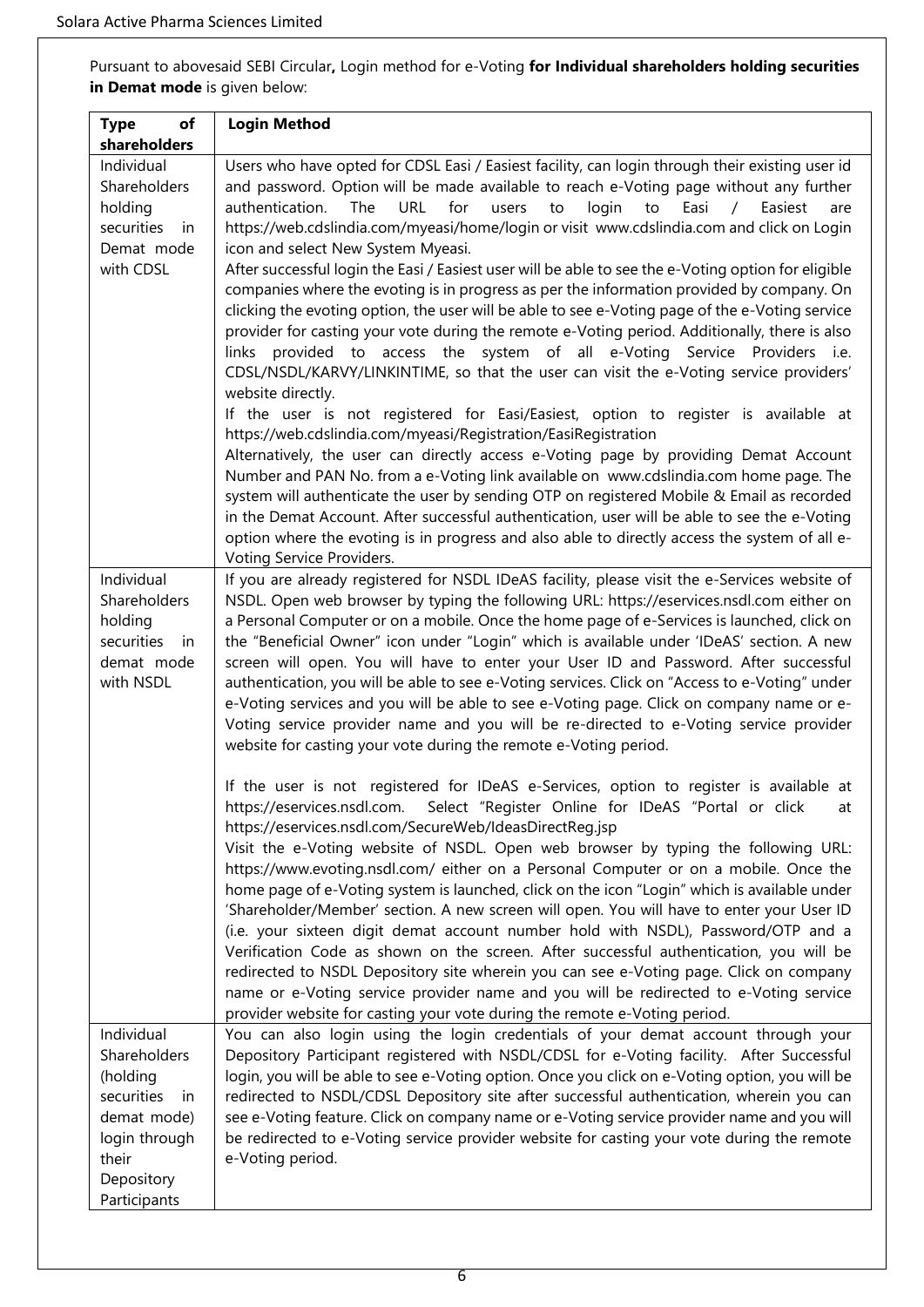**Important note:** Members who are unable to retrieve User ID/ Password are advised to use Forget User ID and Forget Password option available at abovementioned website.

## **Helpdesk for Individual Shareholders holding securities in demat mode for any technical issues related to login through Depository i.e. CDSL and NSDL**

| Login type                         | <b>Helpdesk details</b>                           |
|------------------------------------|---------------------------------------------------|
| Individual                         | Members facing any technical issue in login can   |
| <b>Shareholders</b>                | contact CDSL helpdesk by sending a request at     |
| holding                            | helpdesk.evoting@cdslindia.comor contact at       |
| securities in Demat mode with CDSL | 022-23058738 and 22-23058542-43.                  |
| Individual                         | Members facing any technical issue in login can   |
| Shareholders                       | contact NSDL helpdesk by sending a request at     |
| holding                            | evoting@nsdl.co.in or call at toll free no.: 1800 |
| securities in Demat mode with NSDL | 1020 990 and 1800 22 44 30                        |

## (iv) Login method for e-Voting for **shareholders other than individual shareholders holding in Demat form & physical shareholders.**

- 1) The shareholders should log on to the e-voting website [www.evotingindia.com.](http://www.evotingindia.com/)
- 2) Click on "Shareholders" module.
- 3) Now enter your User ID
	- a. For CDSL: 16 digits beneficiary ID,
	- b. For NSDL: 8 Character DP ID followed by 8 Digits Client ID,
	- c. Shareholders holding shares in Physical Form should enter Folio Number registered with the Company.
- 4) Next enter the Image Verification as displayed and Click on Login.
- 5) If you are holding shares in demat form and had logged on to [www.evotingindia.com](http://www.evotingindia.com/) and voted on an earlier e-voting of any company, then your existing password is to be used.
- 6) If you are a first-time user follow the steps given below:

|                     | For Shareholders holding shares in Demat Form other than individual and<br><b>Physical Form</b>                                                                                |
|---------------------|--------------------------------------------------------------------------------------------------------------------------------------------------------------------------------|
| <b>PAN</b>          | Enter your 10 digit alpha-numeric *PAN issued by Income Tax Department<br>(Applicable for both demat shareholders as well as physical shareholders)                            |
|                     | Shareholders who have not updated their PAN with the Company/Depository<br>Participant are requested to use the sequence number sent by Company/RTA or<br>contact Company/RTA. |
| Dividend            | Enter the Dividend Bank Details or Date of Birth (in dd/mm/yyyy format) as                                                                                                     |
| <b>Bank Details</b> | recorded in your demat account or in the company records in order to login.                                                                                                    |
| OR Date of          | If both the details are not recorded with the depository or company, please enter                                                                                              |
| Birth (DOB)         | the member id / folio number in the Dividend Bank details field as mentioned in                                                                                                |
|                     | instruction $(v)$ .                                                                                                                                                            |

- (v) After entering these details appropriately, click on "SUBMIT" tab.
- (vi) Shareholders holding shares in physical form will then directly reach the Company selection screen. However, shareholders holding shares in demat form will now reach 'Password Creation' menu wherein they are required to mandatorily enter their login password in the new password field. Kindly note that this password is to be also used by the demat holders for voting for resolutions of any other company on which they are eligible to vote, provided that company opts for e-voting through CDSL platform. It is strongly recommended not to share your password with any other person and take utmost care to keep your password confidential.
- (vii) For shareholders holding shares in physical form, the details can be used only for e-voting on the resolutions contained in this Notice.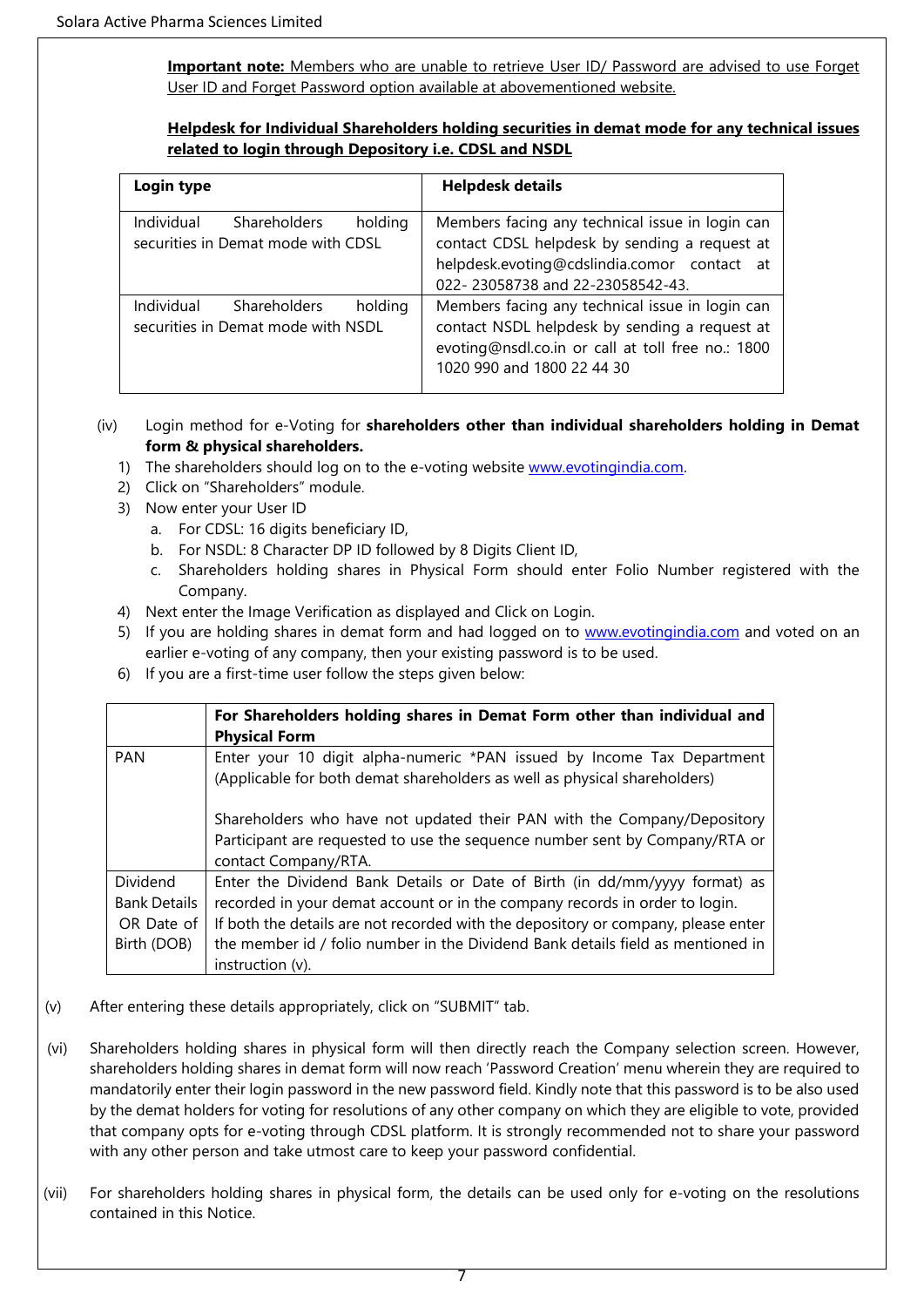- (viii) Click on the EVSN for the relevant **Solara Active Pharma Sciences Limited** on which you choose to vote.
- (ix) On the voting page, you will see "RESOLUTION DESCRIPTION" and against the same the option "YES/NO" for voting. Select the option YES or NO as desired. The option YES implies that you assent to the Resolution and option NO implies that you dissent to the Resolution.
- (x) Click on the "RESOLUTIONS FILE LINK" if you wish to view the entire Resolution details.
- (xi) After selecting the resolution, you have decided to vote on, click on "SUBMIT". A confirmation box will be displayed. If you wish to confirm your vote, click on "OK", else to change your vote, click on "CANCEL" and accordingly modify your vote.
- (xii) Once you "CONFIRM" your vote on the resolution, you will not be allowed to modify your vote.
- (xiii) You can also take a print of the votes cast by clicking on "Click here to print" option on the Voting page.
- (xiv) If a demat account holder has forgotten the login password then Enter the User ID and the image verification code and click on Forgot Password & enter the details as prompted by the system.

#### (xv) **Facility for Non – Individual Shareholders and Custodians –Remote Voting**

- Non-Individual shareholders (i.e. other than Individuals, HUF, NRI etc.) and Custodians are required to log on to [www.evotingindia.com](http://www.evotingindia.com/) and register themselves in the "Corporates" module.
- A scanned copy of the Registration Form bearing the stamp and sign of the entity should be emailed to [helpdesk.evoting@cdslindia.com.](mailto:helpdesk.evoting@cdslindia.com)
- After receiving the login details a Compliance User should be created using the admin login and password. The Compliance User would be able to link the account(s) for which they wish to vote on.
- The list of accounts linked in the login should be mailed to helpdesk.evoting@cdslindia.com and on approval of the accounts they would be able to cast their vote.
- A scanned copy of the Board Resolution and Power of Attorney (POA) which they have issued in favour of the Custodian, if any, should be uploaded in PDF format in the system for the scrutinizer to verify the same.
- Alternatively Non Individual shareholders are required to send the relevant Board Resolution/ Authority letter etc. together with attested specimen signature of the duly authorized signatory who are authorized to vote, to the Scrutinizer and to the Company at the email address viz; *"info@phnaffiliates.in"* and *investors@solara.co.in*, if they have voted from individual tab & not uploaded same in the CDSL e-voting system for the scrutinizer to verify the same.

#### **PROCESS FOR THOSE SHAREHOLDERS WHOSE EMAIL/MOBILE NO. ARE NOT REGISTERED WITH THE COMPANY/DEPOSITORIES.**

1. For Physical shareholders- please provide necessary details like Folio No., Name of shareholder, scanned copy of the share certificate (front and back), PAN (self attested scanned copy of PAN card), AADHAR (self attested scanned copy of Aadhar Card) by email to **Company/RTA email id**.

2. For Demat shareholders -, Please update your email id & mobile no. with your respective Depository Participant (DP)

3. For Individual Demat shareholders – Please update your email id & mobile no. with your respective Depository Participant (DP) which is mandatory while e-Voting & joining virtual meetings through Depository.

If you have any queries or issues regarding attending AGM & e-Voting from the CDSL e-Voting System, you can write an email to [helpdesk.evoting@cdslindia.com](mailto:helpdesk.evoting@cdslindia.com) or contact at 022-23058738 and 022-23058542/43.

All grievances connected with the facility for voting by electronic means may be addressed to Mr. Rakesh Dalvi, Sr. Manager, (CDSL, ) Central Depository Services (India) Limited, A Wing, 25th Floor, Marathon Futurex, Mafatlal Mill Compounds, N M Joshi Marg, Lower Parel (East), Mumbai - 400013 or send an email to [helpdesk.evoting@cdslindia.com](mailto:helpdesk.evoting@cdslindia.com) or call on 022-23058542/43.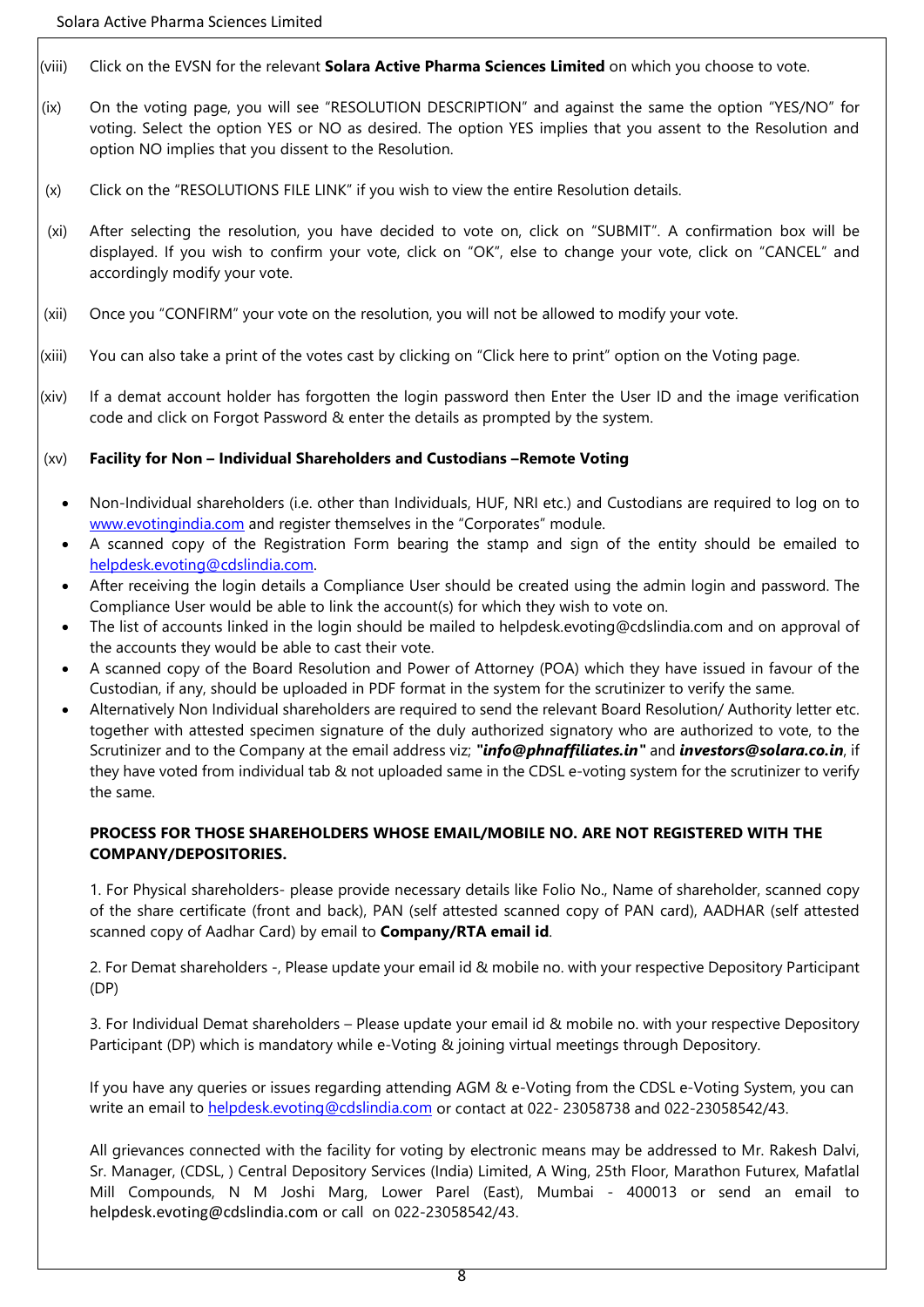### **EXPLANATORY STATEMENT (PURSUANT TO SECTION 102 OF THE COMPANIES ACT, 2013)**

## **Item 1 - Appointment of Ms. Vineeta Rai (DIN: 07013113) as Independent Director of the Company**

The Company is proposing to appoint Ms. Vineeta Rai (DIN: 07013113) as an Independent Director of the Company. The Nomination and Remuneration Committee and the Board of Directors at their respective meetings held on August 4, 2021 have recommended her appointment as an Independent Director of the Company to the members of the Company for their approval.

Ms. Vineeta Rai is 76 years old and as per Regulation 17 (1A) of the Securities and Exchange Board of India (Listing Obligations and Disclosure Requirements) Regulations, 2015 ("Listing Regulations"), approval of members by way of special resolution will be required for the appointment of a director who has attained the age of 75 years as on date of appointment.

Company has received a notice in writing from the member of the Company in terms of Section 160 of the Companies Act, 2013 proposing her candidature for the office of Director.

#### **Profile of Ms. Vineeta Rai**

Ms. Vineeta Rai is a former IAS Officer and Revenue Secretary in the Government of India.

Ms. Vineeta Rai holds a B.A. (Hons) degree in History from Delhi University, B.A. (American History and Politics) from Brandeis University, USA and a visiting Fellow in Public Administration at Queen Elizabeth House, Oxford University. She was voted as one of the 25 Most Powerful Women in business in India in 2004.

Ms. Vineeta Rai has extensive experience in Public Administration, particularly in the fields of Health Administration and Finance with work experience in the Ministry of Health and Family Welfare, Government of India which interalia included Drugs and Prevention of Food Adulteration and as Secretary Banking, Insurance and Revenue in the Ministry of Finance, Government of India. She also served as a Director on the boards of several Banks and Insurance Companies.

An Officer of the 1968 IAS batch of the Union Territories cadre, Ms. Vineeta Rai was is the first woman to hold the post of Revenue Secretary in the Ministry of Finance.

Ms. Vineeta Rai was appointed by WHO as a member of the Global Vaccine Initiative during the period 1990 to Oct 1993. She was also the Mission Director for Immunisation during this period.

Ms. Vineeta Rai did a five-year stint with the UNFPA from Nov 1993 to March 1999 as the Regional Advisor for Gender Population and Development for South and Central Asia, Iran and Afghanistan.

Post retirement, Ms. Vineeta Rai was appointed Member Secretary of the Second Administrative Reforms Commission and thereafter member of the National consumer Disputes Redressal Commission (during 2010 to 2014).

#### **Board's recommendation**

The Board of Directors is of the opinion that Ms. Vineeta Rai's vast knowledge and varied experience in finance, food, drugs and health departments will be of great value to the Company and has recommended the Resolution at Item No. 1 of this Notice relating to her appointment as an Independent Director of the Company, as a Special Resolution for members approval.

In the opinion of the Board, Ms. Vineeta Rai fulfils the conditions for the appointment as an Independent Director as specified in the Companies Act, 2013 and the rules made thereunder and Listing Regulations and she is independent of the management and possesses appropriate skills, experience and knowledge.

Ms. Vineeta Rai, if appointed by the members of the Company as an Independent Director shall hold office for a term of five (5) years commencing from October 17, 2021.

ত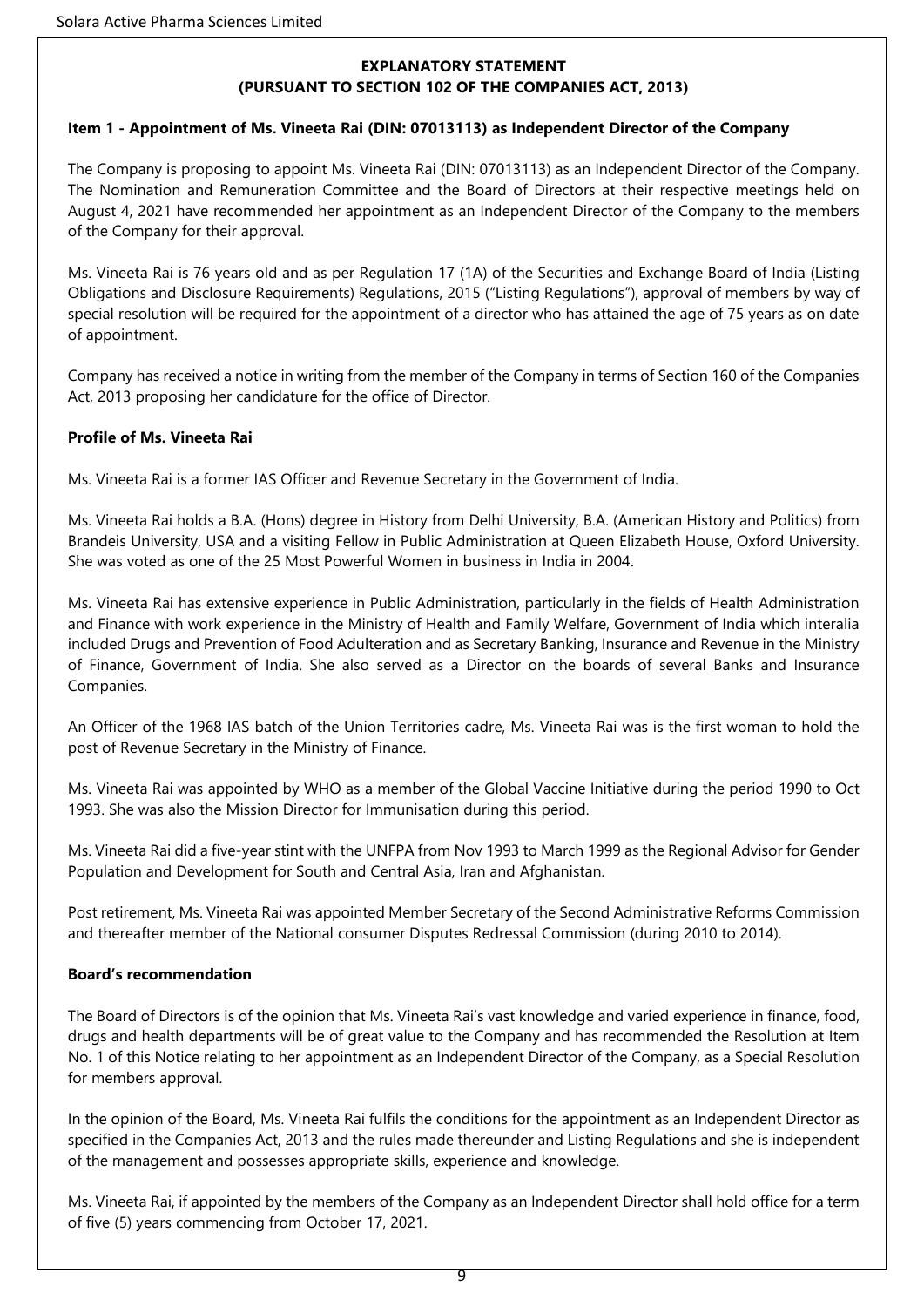Ms. Vineeta Rai, has given a declaration to the Board that she meets the criteria of independence as provided in Section 149(6) of the Companies Act, 2013 and Regulation 16(1)(b) of the Listing Regulations.

The Company has also received the following disclosures / confirmations from Ms. Vineeta Rai:

(i) the consent in writing to act as an Independent Director of the Company

(ii) intimation that she is not disqualified under section 164(2) of the Companies Act, 2013.

(iii) disclosure of interest in other entities in terms of Section 184(1) of the Companies Act, 2013.

(iv) Copy of Certificate of Registration of Independent Director's Databank.

Ms. Vineeta Rai doesn't have any pecuniary relationship with the Company directly or indirectly other than the remuneration she may receive as a Non-Executive Independent Director of the Company and is not related to any Director or managerial personnel of the Company.

A copy of the draft letter for the appointment of Ms. Vineeta Rai as Independent Director setting out the terms & conditions is available for inspection by the members of the Company at the Registered Office / Corporate Office of the Company during normal business hours on any working day till the closure of this postal ballot and the same will also uploaded on the on Company's website.

Details of Ms. Vineeta Rai in terms of Regulation 36(3) of Listing Regulations and Secretarial Standard on General Meetings (SS-2) are given as an Annexure to this Notice.

Members are requested to approve the appointment by way of special resolution.

Except Ms. Vineeta Rai, none of the Directors, Key Managerial Personnel or their relatives are concerned or interested in this Resolution, financially or otherwise.

## **Item 2 - Appointment of Mr. Aditya Puri (DIN: 00062650) as a Non-Executive (Non-Independent) Director of the Company**

The Board of Directors (based on the recommendation of Nomination and Remuneration Committee) had appointed Mr. Aditya Puri (DIN: 00062650) as an Additional Director from August 25, 2021.

Mr. Aditya Puri was earlier appointed as an Additional Director of the Company on August 4, 2021 but ceased to be a Director on conclusion of the Fourth Annual General Meeting of the Company held on August 25, 2021. The Nomination and Remuneration Committee and the Board has appointed him again as an Additional Director in the category of Non-Executive Director (Non-independent) on August 25, 2021.

The Company has received a notice in writing from the member of the Company in terms of Section 160 of the Companies Act, 2013 proposing his candidature for the office of Director.

## **Brief Profile of Mr. Aditya Puri:**

Recognized as a stalwart of the Indian banking and financial services industry, Mr. Aditya Puri was the iconic Founder-Managing Director and Chief Executive Officer of HDFC Bank from its inception in 1994 until his retirement from the position in October 2020, earning the distinction of having been the longest serving head of a private bank in India.

Under his stewardship, the publicly traded bank scaled great heights to become India's largest private sector lender by assets, India's most valuable bank by market capitalization and India's most valuable brand for the sixth consecutive year in 2019.

Not only was Mr. Aditya Puri's visionary leadership instrumental in HDFC Bank's outstanding growth and value creation for all stakeholders, but it also led the way for several firsts and milestones for Indian private sector banking as a whole.

Prior to setting up HDFC Bank, he was Chief Executive Officer of Citibank Malaysia with nearly two decades of overall banking experience across markets with Citibank. Mr. Aditya Puri has been conferred with several prestigious awards,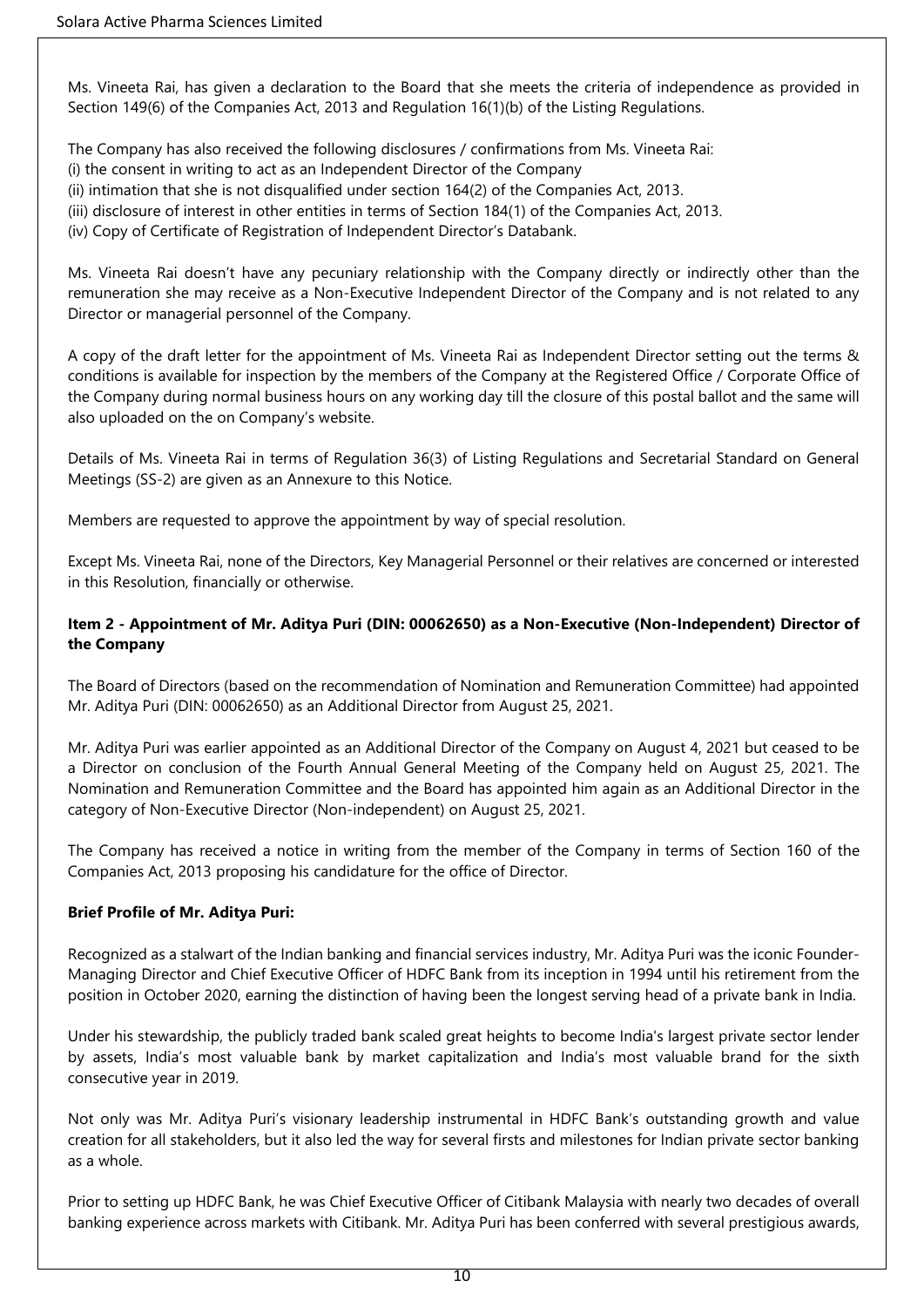accolades and titles for his exceptional contribution to Indian industry, including successive appearances in Barron's world's 30 best CEOs lists.

Mr. Aditya Puri was inducted into the Chartered Accountants Hall of Fame by the Institute of Chartered Accountants of India (ICAI), becoming the first member of ICAI to be honored with this award. A profile by the Economist in October 2020 describing him as the world's best banker only further underscored Mr. Aditya Puri's towering international reputation.

#### **Board's recommendation**

The Board of Directors is of the opinion that Mr. Aditya Puri's experience in Banking and Finance will be of great value to the Company. Accordingly, it has recommended the Resolution at item no. 2 of this Notice relating to his appointment as a Non-Executive Director (Non-Independent) of the Company, as an Ordinary Resolution for members approval.

The Company has received the following from Mr. Aditya Puri: (i) the consent in writing to act as a Non-Executive Director of the Company (ii) intimation that he is not disqualified under section 164(2) of the Companies Act, 2013. (iii) disclosure of interest in other entities in terms of Section 184(1) of the Companies Act, 2013.

Mr. Aditya Puri doesn't have any pecuniary relationship with the Company directly or indirectly other than the remuneration he receives as a Non-Executive Director of the Company and is not related to any Director or managerial personnel of the Company.

Details of Mr. Aditya Puri in terms of Regulation 36(3) of Securities and Exchange Board of India (Listing Obligations and Disclosure Requirements) Regulations, 2015 and Secretarial Standard on General Meetings (SS-2) are given as an Annexure to this Notice.

Members are requested approve the proposal by passing the resolution as an ordinary resolution.

Except Mr. Aditya Puri, none of the Directors, Key Managerial Personnel or their relatives are concerned or interested in this Resolution, financially or otherwise.

## **Item 3 - Appointment of Mr. Arun Kumar (DIN: 00084845) as a Non-Executive (Non-Independent) Director of the Company**

The Board of Directors (based on the recommendation of Nomination and Remuneration Committee) had appointed Mr. Arun Kumar (DIN: 00084845) as an Additional Director from August 25, 2021.

Mr. Arun Kumar was earlier appointed as an Additional Director of the Company on August 4, 2021 but ceased to be a Director on conclusion of the Fourth Annual General Meeting of the Company held on August 25, 2021. The Nomination and Remuneration Committee and the Board has appointed him again as an Additional Director in the category of Non-Executive Director (Non-independent) on August 25, 2021.

The Company has received a notice in writing from the member of the Company in terms of Section 160 of the Companies Act, 2013 proposing his candidature for the office of Director.

## **Brief Profile of Mr. Arun Kumar:**

Mr. Arun Kumar is a first-generation entrepreneur and is known for his intellect of picking "difficult to operate" domains with high scarcity value. He founded Strides Pharma Science Limited (Strides) in 1990 and has since led the company in building a global reputation with a differentiated business model and delivering value for its stakeholders (Over \$5.0 billion value creation for shareholders while holding the corporate record for the most extensive dividend distribution in India).

Besides founding Strides, Mr. Arun Kumar's family office (Setup in the early 2000s) run a differentiated set of investments spread across several companies with a combined revenue base over a billion dollars and an invested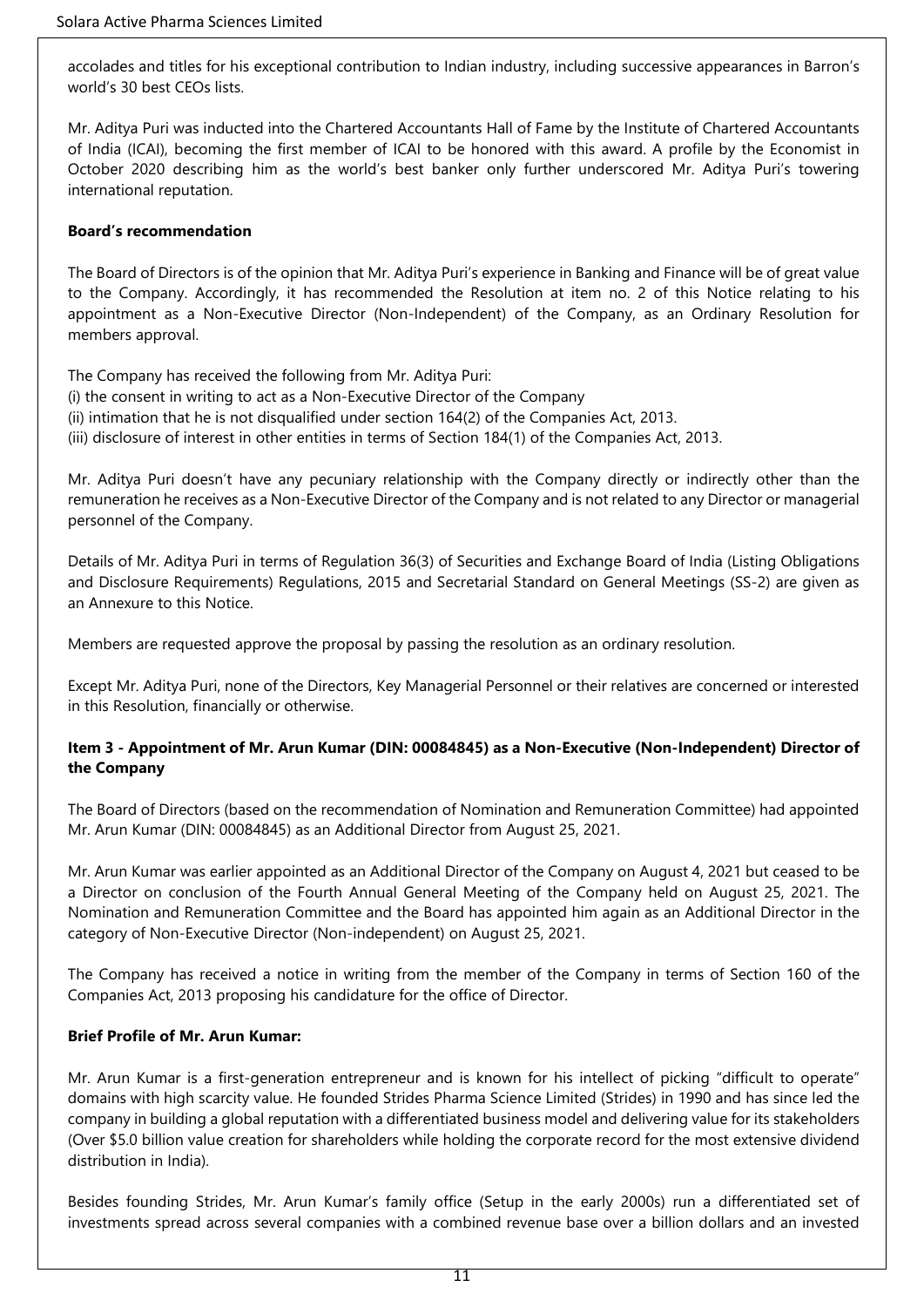capital over half a billion dollars. Mr. Arun Kumar is credited to have co-founded and built India's largest fully integrated Animal Health Company - SeQuent (recently sold to Carlyle) and founded & built Solara to become India's second largest Active Pharmaceutical Ingredient (API) in under four years.

In partnership with TPG, Mr. Arun Kumar founded Stelis Biopharmaceuticals and Steriscence a speciality injectable platform. Stelis Biopharmaceuticals is a fully integrated CDMO with capabilities in Mammalian, Microbial and Viral Vector vaccines and has recently invested in mRNA & DNA platform technologies.

The businesses run under Mr. Arun Kumar's leadership / ownership have a presence in 100+ countries with 7000+ employees with over 30 global manufacturing facilities. Mr. Arun Kumar is a recipient of E&Y Entrepreneur of the year award in the Healthcare sector in 2000. He has also been awarded the Business Today "India Best CEO Award (Mid-Sized Companies Category)" and the "Best CEO in the Pharma & Healthcare Industry" in 2014. Hailing from Kerala and brought up in Ooty, Mr. Arun Kumar graduated in Commerce and began his career in 1981 at the exports department of Bombay Drug House Limited, one of the earliest exporters of pharmaceuticals products from India. He later worked as General Manager-Exports with British Pharmaceuticals Limited, a Mumbai based Company.

#### **Board's recommendation**

The Board of Directors is of the opinion that Mr. Arun Kumar's experience in pharmaceutical industry and his business skills will contribute to the growth of the Company. Accordingly, it has recommended the Resolution at item no. 3 of this Notice relating to his appointment as a Non-Executive Director (Non-Independent) of the Company, as an Ordinary Resolution for members approval.

The Company has received the following from Mr. Arun Kumar:

- (i) the consent in writing to act as a Non-Executive Director of the Company
- (ii) intimation that he is not disqualified under section 164(2) of the Companies Act, 2013.
- (iii) disclosure of interest in other entities in terms of Section 184(1) of the Companies Act, 2013.

Mr. Arun Kumar, who is also one of the Promoters of the Company, doesn't have any pecuniary relationship with the Company directly or indirectly other than the remuneration he receives as a Non-Executive Director and the dividend if declared to the extent of his shareholding and is not related to any Director or managerial personnel of the Company.

Details of Mr. Arun Kumar in terms of Regulation 36(3) of Securities and Exchange Board of India (Listing Obligations and Disclosure Requirements) Regulations, 2015 and Secretarial Standard on General Meetings (SS-2) are given as an Annexure to this Notice.

Except Mr. Arun Kumar, none of the Directors, Key Managerial Personnel or their relatives are concerned or interested in this Resolution, financially or otherwise.

# **Item 4 - Appointment of Mr. Kartheek Chintalapati Raju (DIN: 02921819) as a Non-Executive (Non-Independent) Director of the Company**

The Board of Directors (based on the recommendation of Nomination and Remuneration Committee) had appointed Mr. Kartheek Chintalapati Raju (DIN: 02921819) as an Additional Director from August 25, 2021.

Mr. Kartheek Chintalapati Raju was earlier appointed as an Additional Director of the Company on August 4, 2021 but ceased to be a Director on conclusion of the Fourth Annual General Meeting of the Company held on August 25, 2021. The Nomination and Remuneration Committee and the Board has appointed him again as an Additional Director in the category of Non-Executive Director (Non-independent) on August 25, 2021.

The Company has received a notice in writing from the member of the Company in terms of Section 160 of the Companies Act, 2013 proposing his candidature for the office of Director.

## **Brief Profile of Mr. Kartheek Chintalapati Raju:**

Mr. Kartheek Chintalapati Raju has over ten years of experience in Investment and Consulting. At iLabs, he focuses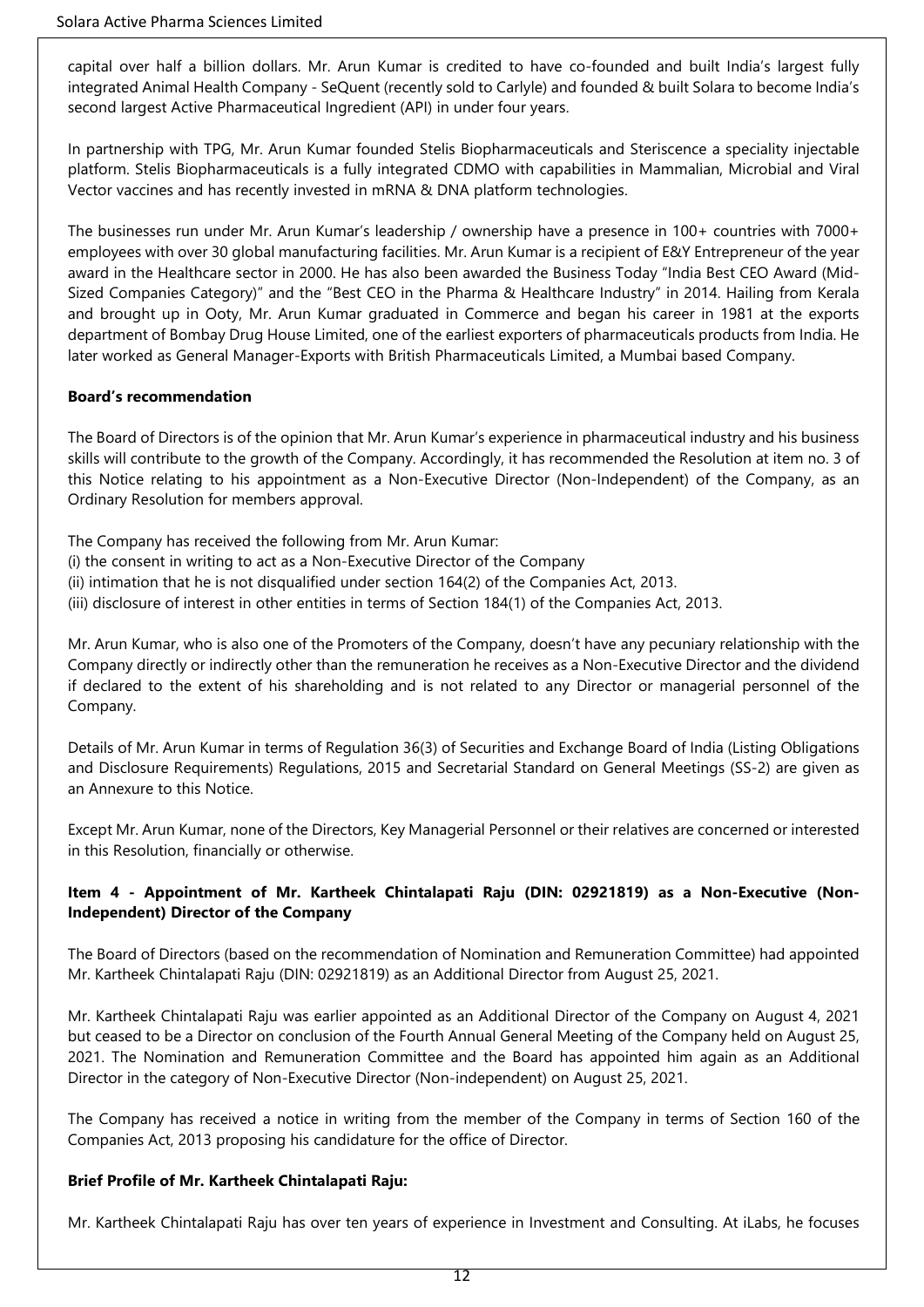on investments across Pharma, Power, and Commercial Real Estate sectors.

He is passionate about identifying opportunities and has worked closely with the Founders in scaling up the operations and putting the companies on a higher growth trajectory. Under Special Situations Platform of iLabs, Mr. Kartheek Chintalapati Raju has played a pivotal role in acquiring distressed assets in Power, Pharma, Real Estate and Defence sectors, and worked with the Management in transforming them into profitable ventures.

Mr. Kartheek Chintalapati Raju holds a Bachelor of Business Administration Degree in Economics, Accounts and Finance from Claremont McKenna College. Prior to iLabs Group, Mr. Kartheek Chintalapati Raju was a Business Analyst at McKinsey & Company's Dubai Office.

#### **Board's recommendation**

The Board of Directors is of the opinion that Mr. Kartheek Chintalapati Raju's experience and expertise in the finance will be beneficial to the Company. Accordingly, it has recommended the Resolution at item no. 4 of this Notice relating to his appointment as a Non-Executive Director (Non-Independent) of the Company, as an Ordinary Resolution for members approval.

The Company has received the following from Mr. Kartheek Chintalapati Raju:

- (i) the consent in writing to act as a Non-Executive Director of the Company
- (ii) intimation that he is not disqualified under section 164(2) of the Companies Act, 2013.
- (iii) disclosure of interest in other entities in terms of Section 184(1) of the Companies Act, 2013.

Mr. Kartheek Chintalapati Raju doesn't have any pecuniary relationship with the Company directly or indirectly other than the remuneration he receives as a Non-Executive Director of the Company and is not related to any Director or managerial personnel of the Company.

Details of Mr. Kartheek Chintalapati Raju in terms of Regulation 36(3) of Securities and Exchange Board of India (Listing Obligations and Disclosure Requirements) Regulations, 2015 and Secretarial Standard on General Meetings (SS-2) are given as an Annexure to this Notice.

Members are requested approve the proposal by passing the resolution as on ordinary resolution.

Except Mr. Kartheek Chintalapati Raju, none of the Directors, Key Managerial Personnel or their relatives are concerned or interested in this Resolution, financially or otherwise.

## **Item 5 - Appointment of Mr. Rajender Juvvadi Rao (DIN: 00083540) as an Executive Director**

The Board of Directors (based on the recommendation of Nomination and Remuneration Committee) had appointed Mr. Rajender Juvvadi Rao (DIN: 00083540) as an Additional / Executive Director from August 25, 2021.

Mr. Rajender Juvvadi Rao was earlier appointed as an Additional Director (Executive Director) of the Company on August 4, 2021 but ceased to be a Director on conclusion of the Fourth Annual General Meeting of the Company held on August 25, 2021. The Nomination and Remuneration Committee and the Board has appointed him again as an Additional Director in the category of Executive Director and Vice Chairman on August 25, 2021.

The Company has received a notice in writing from the member of the Company in terms of Section 160 of the Companies Act, 2013 proposing his candidature for the office of Director.

## **Brief profile of Mr. Rajender Juvvadi Rao:**

Mr. Rajender Juvvadi Rao is a Mechanical Engineer from Osmania University 1988. PGDIT from Indian Institute of Foreign Trade (IIFT) New Delhi 1992. He commenced his Professional career with Reliance Industries Ltd handling exports of Liquids. 1996-1998 Nicholas Piramal Ltd: Joined as the first Employee for Nicholas Piramal.

He started Pharma trading business and later co-founded "RA Chempharma" in 2003 and acquired a loss-making company. Transformed the loss-making acquisition into a viable profit-making unit within a span of two years. Envisioned an integrated vertical model as the essence of success and value creation in pharma – a move that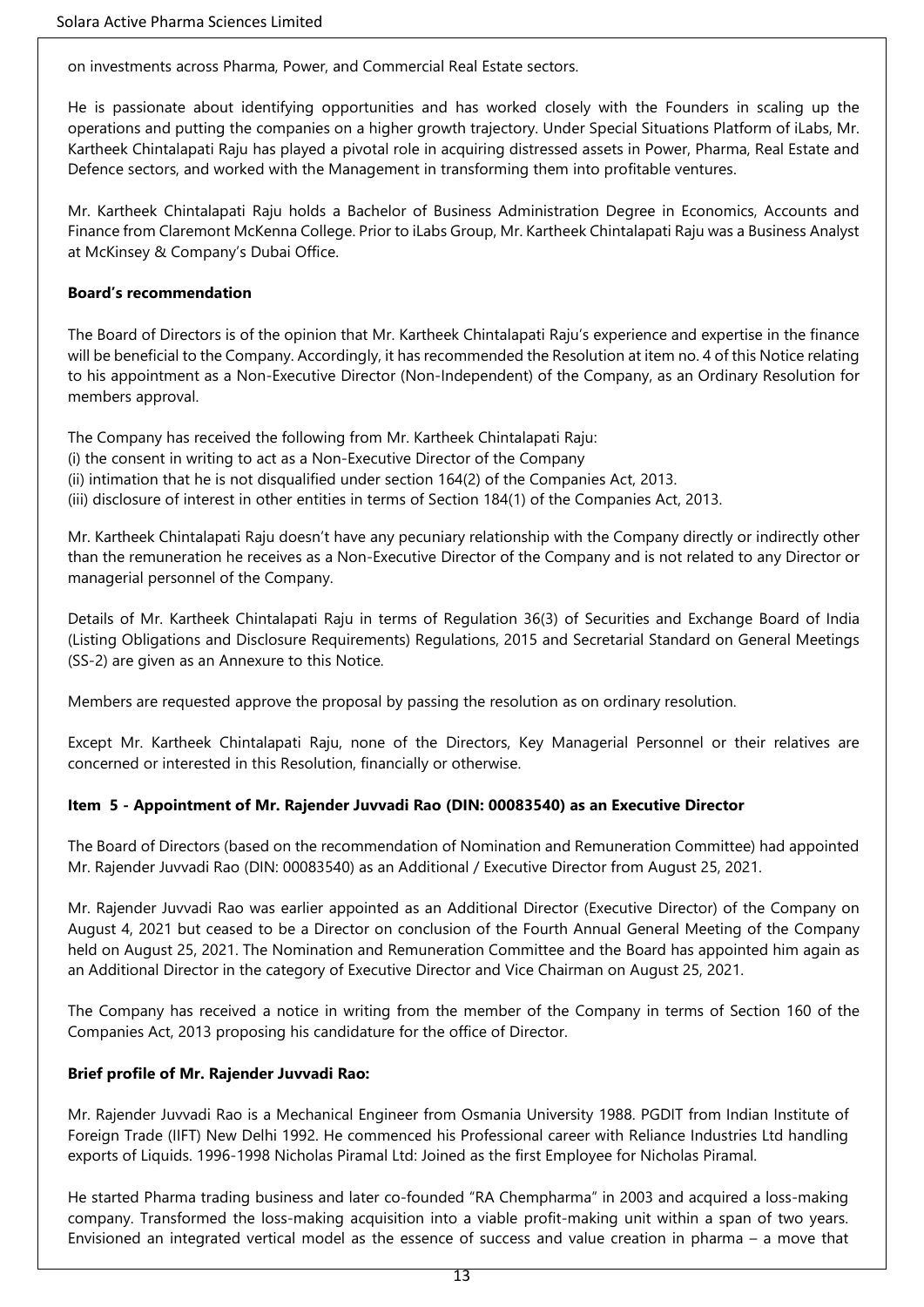initiated a series of acquisitions and amalgamations. This resulted in creation of an API, FDF and a Bio analytical and bio equivalence study facility completing the vertical integration. Focus on organic growth thereafter led to business consolidation and building of teams of integrity, competencies and abilities. The three divisions put together had around 1000 employees. The product identification and selection, developing niche products under API and FDF and bringing in vertical integration into certain products have been the key strengths that Raj has brought to fore in driving Ra Chem into the entity that it had evolved into. Ra Chem faced multiple regulatory audits from USFDA, UK MHRA, European authorities across all the three divisions and the teams had reached a state of preparedness that enables practicing highest standards of manufacturing and record keeping that enables Audit readiness on an ongoing basis. A widely dispersed shareholding led to a decision to sell majority stake in "RA Chem" to Microlabs, Bengaluru towards end of 2016 that enabled him to venture into and create a new entity Aurore Life Sciences Pvt Ltd – a pure play API Player. Within Four years of its journey, Aurore has reached Revenues of about INR 550 crores with a healthy bottom line and has created manufacturing capacities of 800 KL. Aurore is poised for an aggressive growth with the backing of a very competitive team including a strong R&D team.

# **Board's recommendation**

Mr. Rajender Juvvadi Rao's expertise in management of pharmaceutical business will be of great value to the Company. Accordingly, it has recommended the Resolution at Item No. 5 of this Notice relating to his appointment as an Executive Director and Vice Chairman of the Company for a period of three years with effect from August 25, 2021, as an Ordinary Resolution for members approval.

The Company has received the following from Mr. Rajender Juvvadi Rao:

- (i) the consent in writing to act as an Executive Director of the Company
- (ii) intimation that he is not disqualified under section 164(2) of the Companies Act, 2013.
- (iii) disclosure of interest in other entities in terms of Section 184(1) of the Companies Act, 2013.

## **Remuneration Details:**

Mr. Rajender Juvvadi Rao, will be entitled for commission and other benefits as applicable to Executive Directors within the limits prescribed under Section 197 and Schedule V of the Companies Act, 2013 as recommended by the Nomination & Remuneration Committee and Board and he will not be paid any fixed remuneration. Mr. Rajender Juvvadi Rao, is also the current Promoter and Director of Aurore Life Sciences Private Limited which is proposed to be Merged with Solara and also a Director of Aurore Pharmaceuticals Private Limited which will become a subsidiary of Solara post conclusion of proposed Merger.

# **Information as required under Schedule V of the Companies Act, 2013:**

- I. General Information:
	- 1. Nature of Industry: Pharmaceutical (The Company is engaged in the business of manufacture of Active Pharmaceutical Ingredients (APIs), their intermediates and finished dosage. The Company is also into product development and provides contract research and manufacturing services)
	- 2. Date or expected date of commencement of commercial production: Not applicable, as the Company is an existing Company.
	- 3. In case of new companies, expected date of commencement of activities as per project approved by the financial institute appearing in the prospectus: Not applicable, as the Company is an existing Company.
	- 4. Financial performance based on given indicators: As per audited financial results for the year ended March 31, 2021 and March 31, 2020:.

| <b>Particulars</b> | Standalone      | Standalone      |  |
|--------------------|-----------------|-----------------|--|
|                    | 2020-21         | 2019-20         |  |
|                    | (Rs. in Crores) | (Rs. in Crores) |  |
| Total Income       | 1,645.29        | 1,349.26        |  |
|                    |                 |                 |  |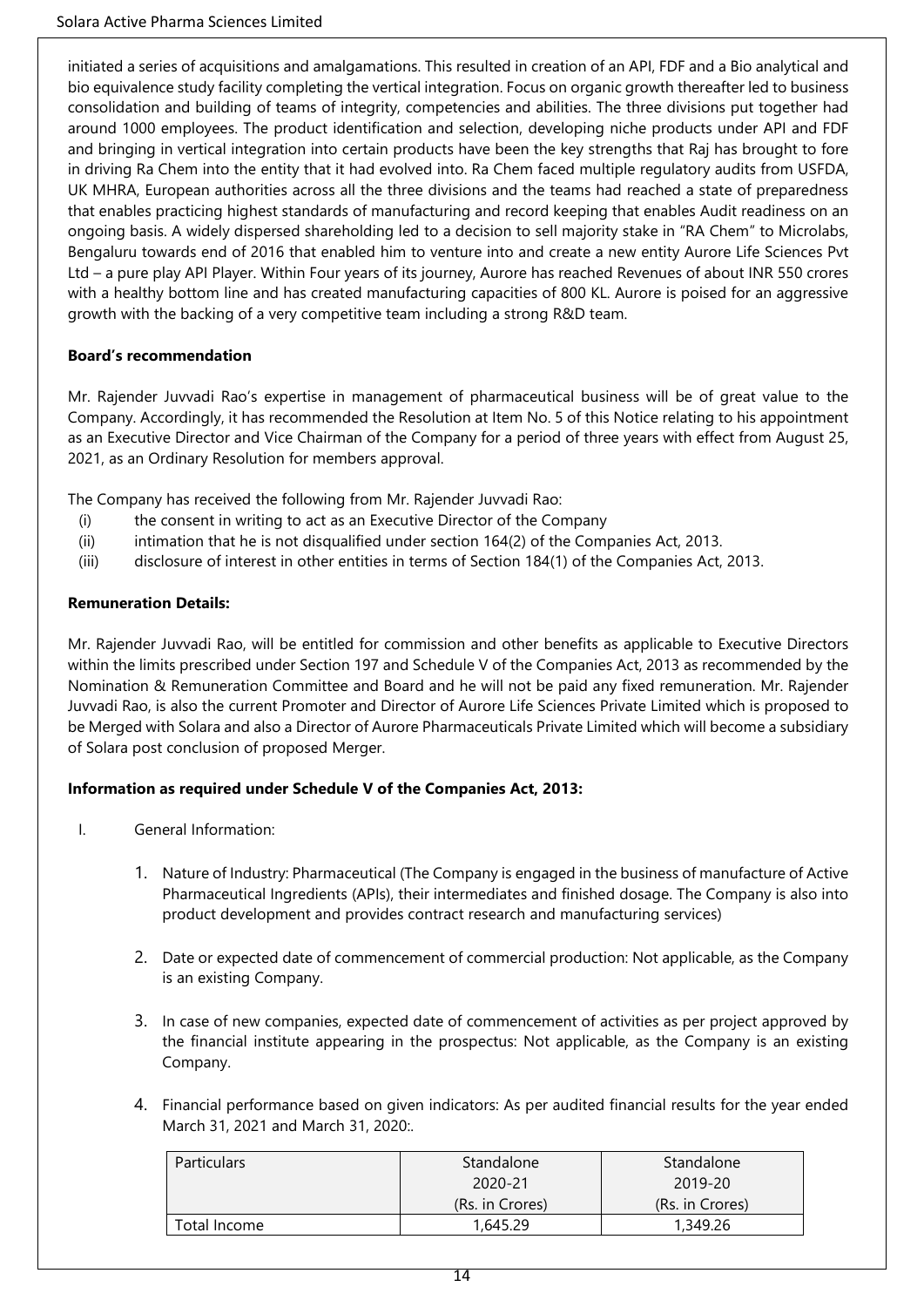| Profit before interest, | 399.35 | 276.20 |  |
|-------------------------|--------|--------|--|
| depreciation, and tax   |        |        |  |
| Profit before tax       | 220.96 | 112.49 |  |
| Profit After Tax        | 220.96 | 112.49 |  |

- 5. Foreign investments or collaborators, if any: The foreign holdings (FDI and FPI) in the Company is 28.68% of the Paid-up Share Capital of the Company as on August 27, 2021. The Company does not have any Foreign Collaborations.
- II. Information About the Appointee:
	- 6. Background details, Recognition/ Awards, Job Profile and Suitability to the Role: As mentioned above
	- 7. Remuneration proposed: As mentioned above
	- 8. Date of first appointment to the Board: August 4, 2021 and subsequently reappointed on August 25, 2021.
	- 9. Comparative remuneration profile with respect to industry, size of the company, profile of the position and person: Considering the expertise of Appointee and acknowledging the responsibilities shouldered by him, the remuneration proposed to be paid is commensurate with the remuneration packages paid to similar level counterparts in the other companies.
	- 10. Pecuniary relationship directly or indirectly with the Company, or relationship with the managerial personnel, if any: Mr. Rajender Juvvadi Rao do not have any pecuniary relationship with the Company other than the remuneration receivable from the Company. He is not related to any Director/ Managerial personnel/ Key Managerial Personnel of the Company.
- III. Other Information:
	- 11. Reasons of loss or inadequate profits, steps taken or proposed to be taken for improvement and expected increase in productivity and profits in measurable terms:

The Company has earned profits for the financial year ended March 31, 2021. Further the Company has taken appropriate steps to ensure profitability in future. Proposal to obtain members approval by way ordinary resolution pursuant to Section 197 read with schedule V of the Companies Act 2013 is as a matter of abundant precaution as the profitability of the Company might be adversely impacted in future due to business environment.

Considering the business plan of the Company for the year and onwards, the Board is confident that the Company shall generate adequate profits to take care of the remuneration. The Company has taken various initiatives to maintain its leadership, improve market share and financial performance. The Company has been aggressively pursuing and implementing its strategies to improve the financial performance. The Company continues to expand its scale across key markets to take the fastest lane to relevant opportunity, maximize portfolio, reach out to more customers and strengthen the margin.

Details of Mr. Rajender Juvvadi Rao in terms of Regulation 36(3) of Securities and Exchange Board of India (Listing Obligations and Disclosure Requirements) Regulations, 2015 and Secretarial Standard on General Meetings (SS-2) are given as an Annexure to this Notice.

Except Mr. Rajender Juvvadi Rao, none of the Directors, Key Managerial Personnel or their relatives are concerned or interested in this Resolution, financially or otherwise.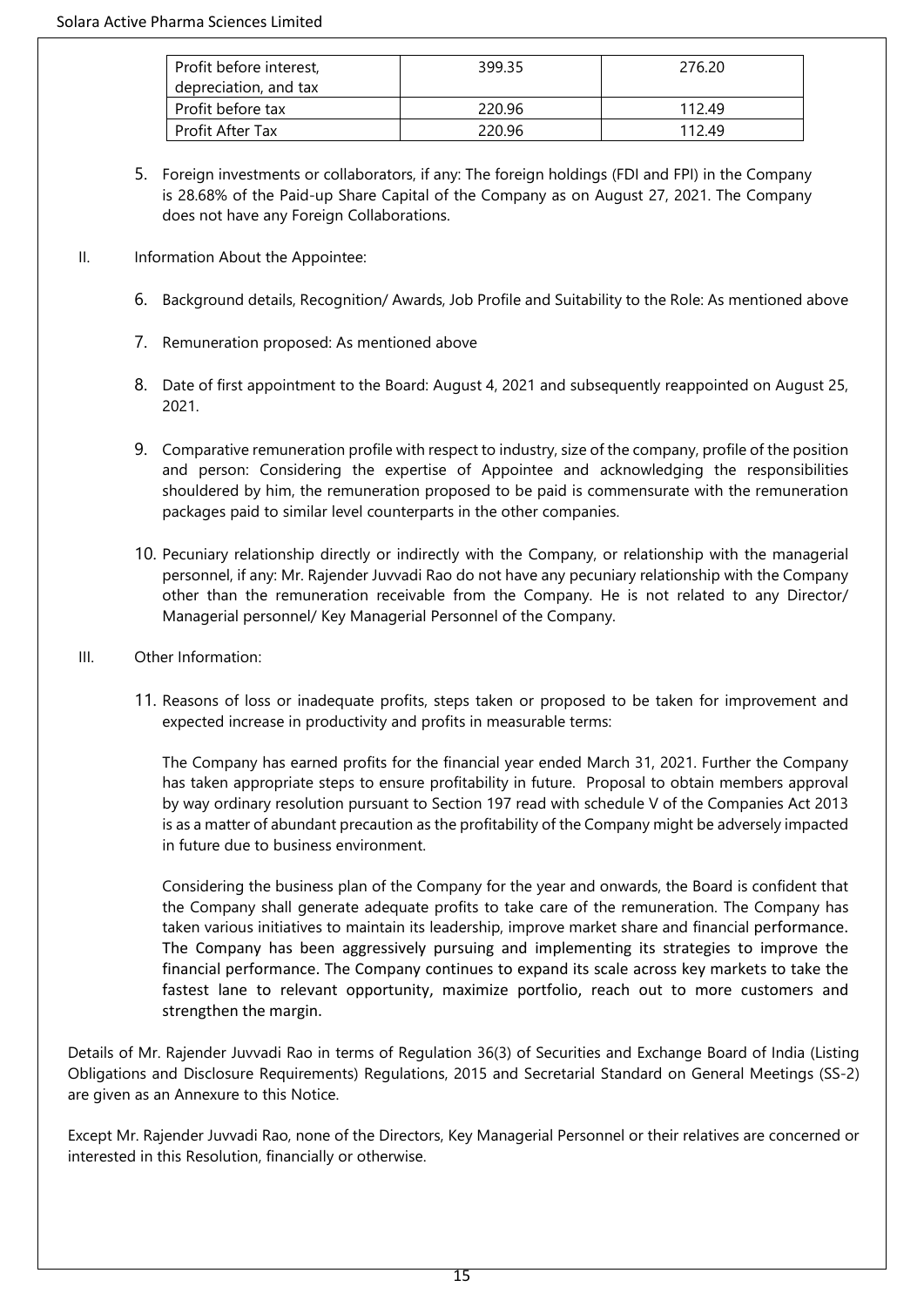### **Item 6 and 7 - Increase in the limits for borrowings under Section 180 of the Companies Act, 2013 and Creation of charges, mortgages and hypothecations on the immovable and movable properties of the Company under Section 180(1)(a) of the Companies Act, 2013**

The Company will be required to borrow money from banks, financial institutions and other lenders for the operations of the Company as and when required in terms of Section 180(1) (c) of the Companies Act, 2013. The borrowings of the Company exceeding the aggregate of paid-up share capital, free reserves and securities premium of the Company have to be approved by the members of the Company by way of Special Resolution.

The members have at the extraordinary general meeting held on March 5, 2018, approved the borrowings upto an amount not exceeding INR. 1000 Crs (Rupees One Thousand Crores). Now it is proposed to enhance the borrowing limits of the Company to fulfil the fund requirements for Company's expansion plans. In this regard a proposal being placed before the members of the Company to approve borrowing of money, not exceeding INR 1,750 Crores (Rupees Thousand Seven Hundred and Fifty Crores), from bank(s), financial institution(s), foreign lender(s), any body corporate(s), authority(ies) or any other person and authorise the Board of Directors to borrow money as and when required.

Further, the Company will be required to secure the borrowings as mentioned above by way of creation of charge/mortgage/hypothecation on the properties of the Company in favour of the Lenders in such form, manner and ranking as may be decided mutually between the Company and the Lenders. In terms of Section 180 (1) (a) of the Companies Act, 2013, creation of charge/mortgage/hypothecation over properties of the Company including movable, immovable, tangible and intangible assets requires to be approved by members of the Company by way of Special Resolution.

The Board of Directors at its meeting held on August 4, 2021 has approved the increase in the limits of borrowing and security creation and recommended the resolutions as set out in item no. 6 and item no. 7 of this notice to the members of the Company for their approval. Members are requested to approve these Resolutions by way of Special Resolutions.

None of the Directors and the Key Managerial Personnel of the Company and their respective relatives are concerned or, financially or otherwise, in the resolutions as set out in item no. 6 and item no. 7 of this notice.

> **By Order of the Board For Solara Active Pharma Sciences Limited**

**Place: Chennai S. Murali Krishna Date: August 25, 2021. Company Secretary**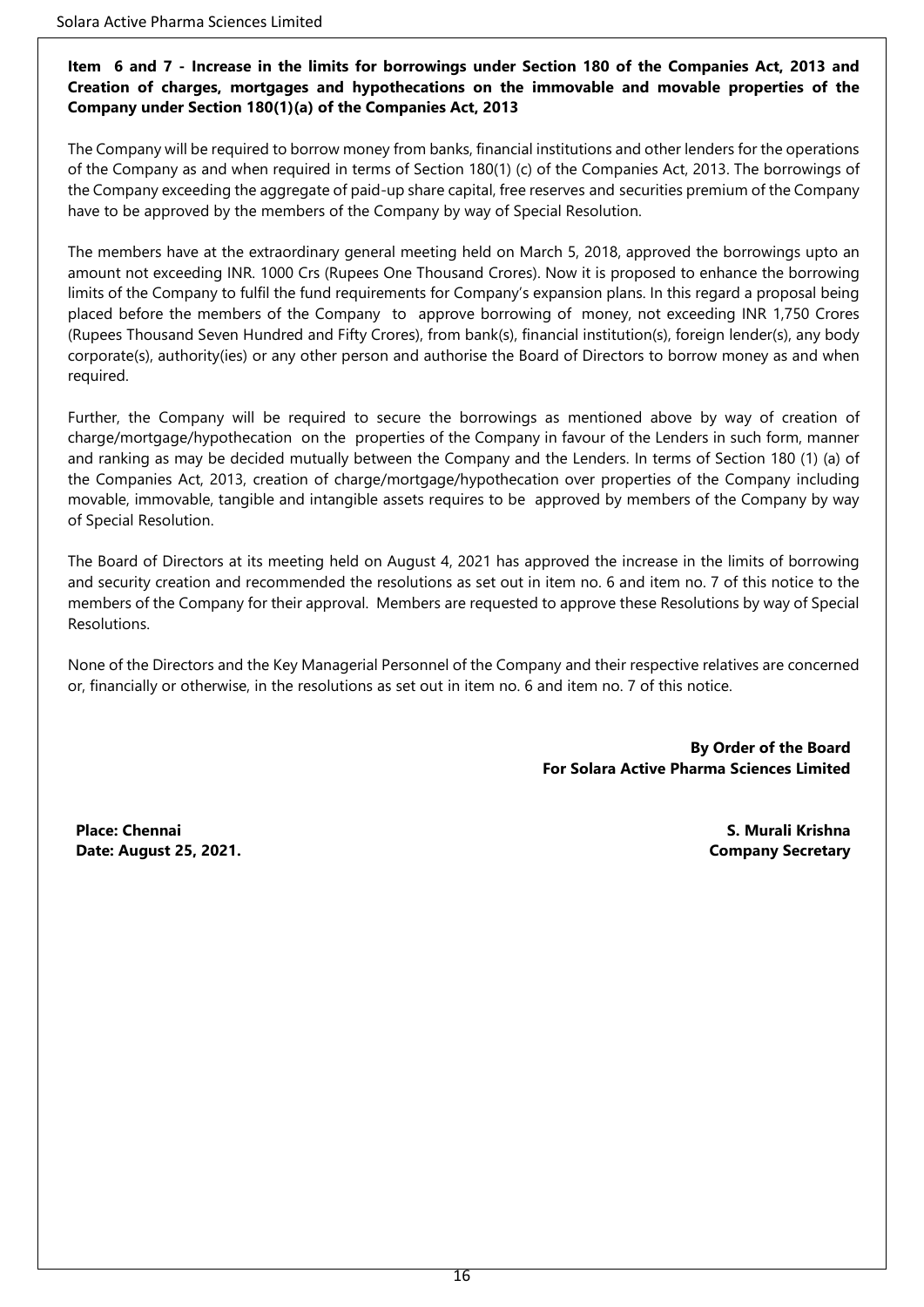**Details in terms of Regulation 36(3) of Securities and Exchange Board of India (Listing Obligations and Disclosure Requirements) Regulations, 2015 and Secretarial Standard on General Meetings (SS-2):**

| Name of the<br><b>Director</b>                                                    | <b>Vineeta Rai</b>                                                                                                                                              | <b>Aditya Puri</b>                                                  | Arun Kumar Pillai                                                   | Mr. Kartheek<br>Chintalapati Raju                                                                                                           | Mr. Rajender Juvvadi<br>Rao                                                                                                     |
|-----------------------------------------------------------------------------------|-----------------------------------------------------------------------------------------------------------------------------------------------------------------|---------------------------------------------------------------------|---------------------------------------------------------------------|---------------------------------------------------------------------------------------------------------------------------------------------|---------------------------------------------------------------------------------------------------------------------------------|
|                                                                                   |                                                                                                                                                                 |                                                                     |                                                                     |                                                                                                                                             |                                                                                                                                 |
| Age                                                                               | 77 years                                                                                                                                                        | 70 years                                                            | 60 years                                                            | 34 years                                                                                                                                    | 63 years                                                                                                                        |
| <b>Brief Resume and</b><br>nature of expertise<br>in specific<br>functional areas | As given in the<br>explanatory statement<br>above for Item No. 1                                                                                                | As given in the<br>explanatory<br>statement above for<br>Item No. 2 | As given in the<br>explanatory<br>statement above for<br>Item No. 3 | As given in the<br>explanatory statement<br>above for Item No. 4                                                                            | As given in the<br>explanatory statement<br>above for Item No. 5                                                                |
| <b>Nationality</b>                                                                | Indian                                                                                                                                                          | Indian                                                              | Indian                                                              | United States of America                                                                                                                    | Indian                                                                                                                          |
| Date of first<br>appointment on<br>the Board                                      |                                                                                                                                                                 | August 4, 2021                                                      | August 4, 2021                                                      | August 4, 2021                                                                                                                              | August 4, 2021                                                                                                                  |
| <b>Qualifications</b>                                                             | Graduate in B.A.<br>(Hons) degree in<br>History from Delhi<br>University, B.A.<br>(American History<br>and Politics) from<br>Brandeis University,<br><b>USA</b> | Chartered<br>Accountant                                             | Graduate in<br>Commerce                                             | Mechanical Engineer<br>from Osmania University<br>1988.<br><b>PGDIT</b> from Indian<br>Institute of Foreign Trade<br>(IIFT) New Delhi 1992. | <b>Bachelor of Business</b><br>Administration Degree in<br>Economics, Accounts and<br>Finance from Claremont<br>McKenna College |
| <b>Number of shares</b><br>held in the<br>Company                                 | $\overline{\phantom{a}}$                                                                                                                                        | $\overline{a}$                                                      | 31,68,463 shares                                                    | $\overline{\phantom{0}}$                                                                                                                    |                                                                                                                                 |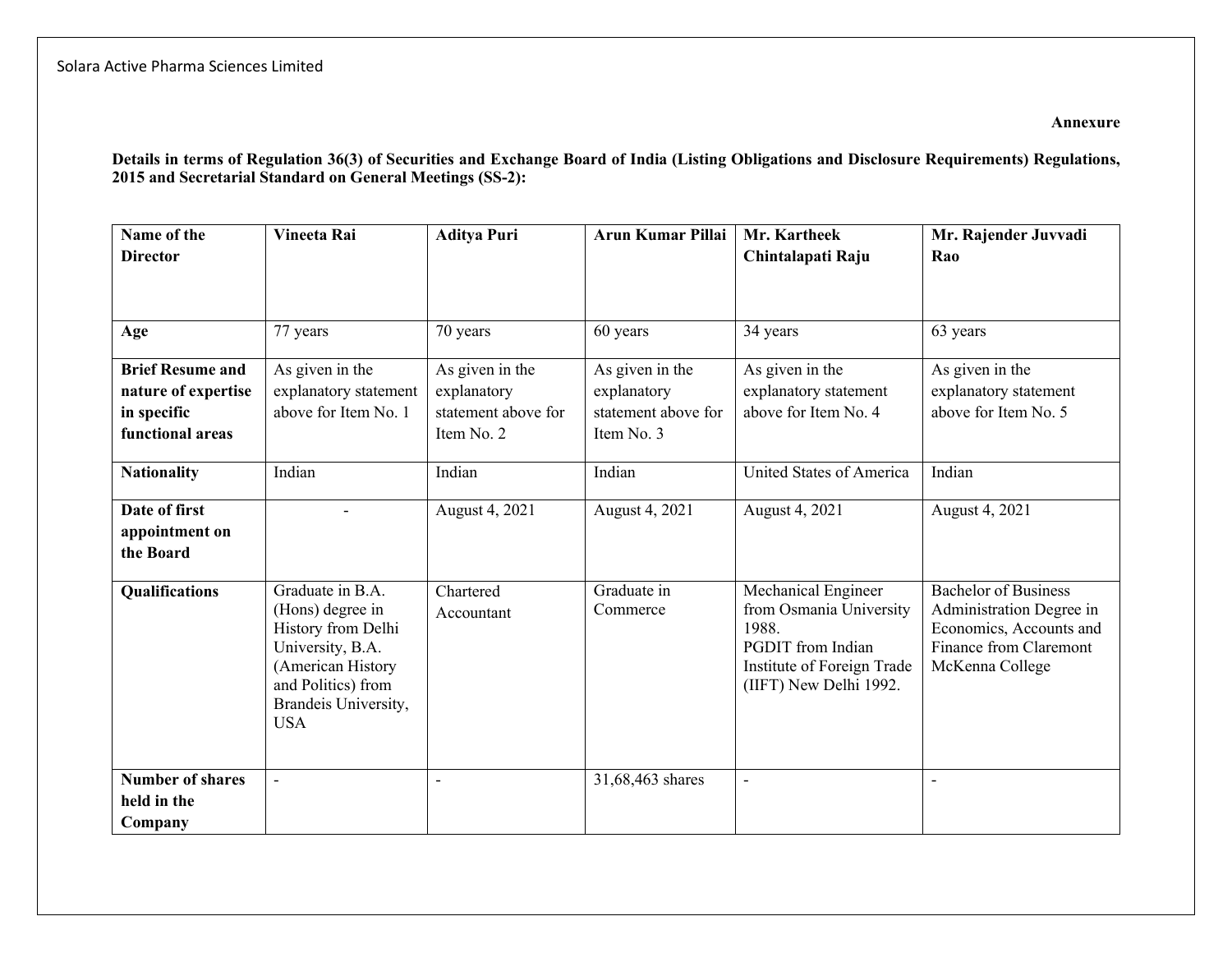Solara Active Pharma Sciences Limited

| including<br>shareholding as a<br>beneficial owner<br>List of<br>Directorships held<br>in other companies<br>including listed<br>entities | Listed:<br>Indraprastha<br>$\bullet$<br>Medical<br>Corporation<br>Limited<br>Unlisted<br>Stelis<br>$\bullet$<br>Biopharma<br>Limited | Unlisted:<br>Salisbury<br>$\bullet$<br>Investments<br>Private<br>Limited<br><b>Stelis</b><br>Biopharma<br>Limited<br>API<br>$\bullet$<br>Holdings<br>Private<br>Limited | Listed<br><b>Strides</b><br>$\bullet$<br>Pharma<br>Science<br>Limited<br>Unlisted:<br><b>Stelis</b><br>$\bullet$<br>Biopharma<br>Limited | Unlisted<br>Aurore Life<br>$\bullet$<br><b>Sciences Private</b><br>Limited<br>Aurore<br>$\bullet$<br>Pharmaceuticals<br>Private Limited<br>R. A. Labels and<br><b>Stickers Private</b><br>Limited | Unlisted:<br>Aurore<br>$\bullet$<br>Pharmaceuticals<br>Private Limited |
|-------------------------------------------------------------------------------------------------------------------------------------------|--------------------------------------------------------------------------------------------------------------------------------------|-------------------------------------------------------------------------------------------------------------------------------------------------------------------------|------------------------------------------------------------------------------------------------------------------------------------------|---------------------------------------------------------------------------------------------------------------------------------------------------------------------------------------------------|------------------------------------------------------------------------|
| <b>Number of Board</b><br><b>Meetings attended</b><br>during the year                                                                     | NA                                                                                                                                   | $1$ (one)                                                                                                                                                               | $1$ (one)                                                                                                                                | $1$ (one)                                                                                                                                                                                         | $1$ (one)                                                              |
| <b>Chairman/Member</b><br>in the Committees<br>of other Boards                                                                            | Member of Audit and<br>NRC in Indraprastha<br>Medical Corporation<br>Limited                                                         | NRC – Chairman &<br>Audit Committee -<br>Member in Stelis<br>Biopharma Limited<br>Member of Audit<br>and NRC in Solara<br>Active Pharma<br>Science Limited.             | Member of<br>Stakeholders<br>Relationship<br>Committee and<br>CSR Committee in<br>Strides Pharma<br><b>Science Limited</b>               |                                                                                                                                                                                                   |                                                                        |
| Relationship<br><b>between Directors</b><br>and KMPs inter-se                                                                             | None                                                                                                                                 | None                                                                                                                                                                    | None                                                                                                                                     | None                                                                                                                                                                                              | None                                                                   |